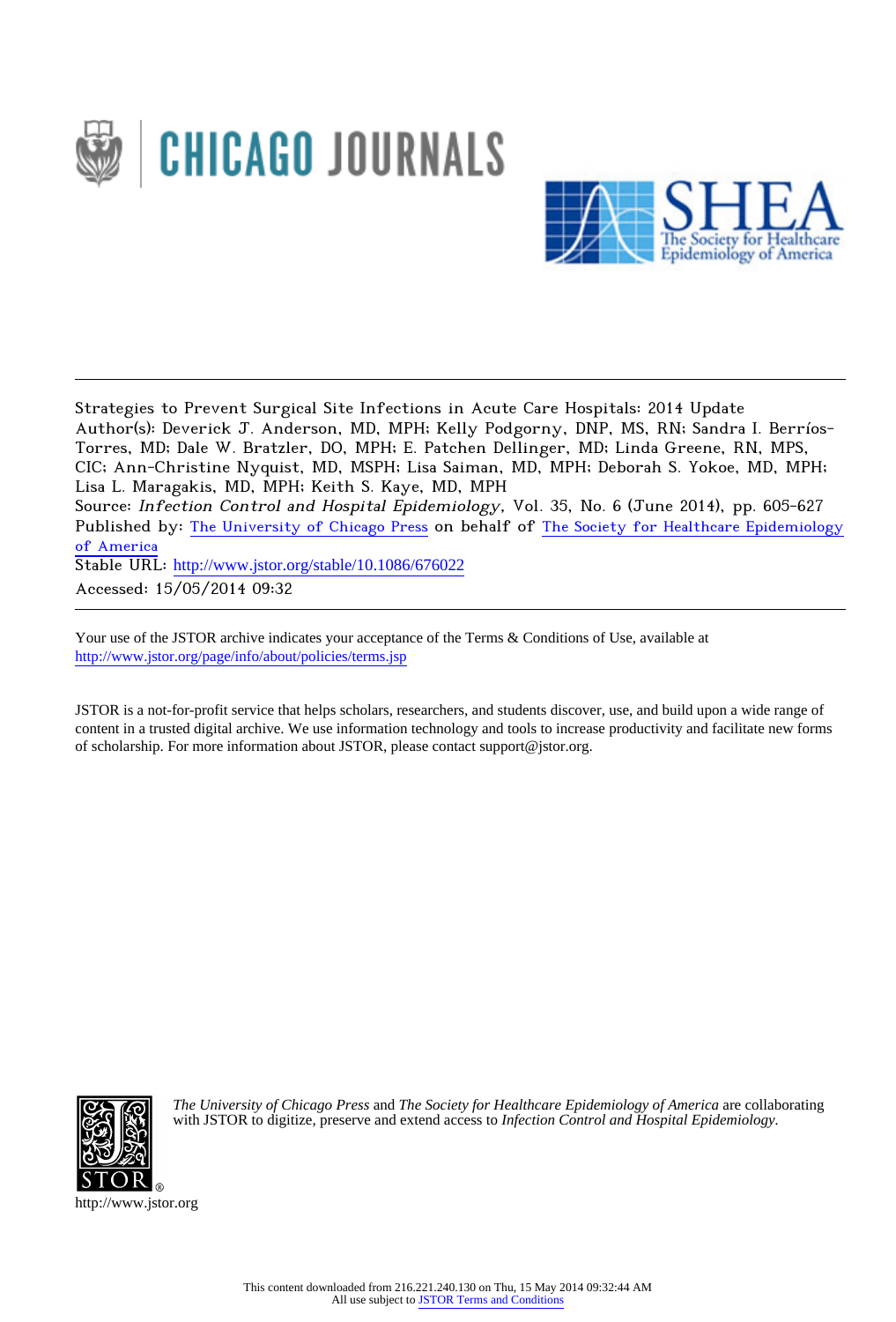shea/idsa practice recommendation

# **Strategies to Prevent Surgical Site Infections in Acute Care Hospitals: 2014 Update**

Deverick J. Anderson, MD, MPH;<sup>1</sup> Kelly Podgorny, DNP, MS, RN;<sup>2</sup> Sandra I. Berríos-Torres, MD;<sup>3</sup> Dale W. Bratzler, DO, MPH;<sup>4</sup> E. Patchen Dellinger, MD;<sup>5</sup> Linda Greene, RN, MPS, CIC;<sup>6</sup> Ann-Christine Nyquist, MD, MSPH;<sup>7</sup> Lisa Saiman, MD, MPH;<sup>8</sup> Deborah S. Yokoe, MD, MPH;<sup>9</sup> Lisa L. Maragakis, MD, MPH;<sup>10</sup> Keith S. Kaye, MD, MPH<sup>11</sup>

#### purpose

Previously published guidelines are available that provide comprehensive recommendations for detecting and preventing healthcare-associated infections (HAIs). The intent of this document is to highlight practical recommendations in a concise format designed to assist acute care hospitals in implementing and prioritizing their surgical site infection (SSI) prevention efforts. This document updates "Strategies to Prevent Surgical Site Infections in Acute Care Hospitals,"1 published in 2008. This expert guidance document is sponsored by the Society for Healthcare Epidemiology of America (SHEA) and is the product of a collaborative effort led by SHEA, the Infectious Diseases Society of America (IDSA), the American Hospital Association (AHA), the Association for Professionals in Infection Control and Epidemiology (APIC), and The Joint Commission, with major contributions from representatives of a number of organizations and societies with content expertise. The list of endorsing and supporting organizations is presented in the introduction to the 2014 updates.<sup>2</sup>

### section 1: rationale and statements of concern

- I. SSIs are common complications in acute care facilities
	- A. SSIs occur in 2%–5% of patients undergoing inpatient surgery.<sup>3,4</sup>
	- B. Approximately 160,000–300,000 SSIs occur each year in the United States.<sup>5,6</sup>
	- C. SSI is now the most common and most costly HAI.<sup>7-9</sup>
- II. Outcomes associated with SSI
	- A. Up to 60% of SSIs have been estimated to be pre-

ventable by using evidence-based guidelines.<sup>10,11</sup>

- B. SSIs account for 20% of all HAIs in hospitalized patients.<sup>12</sup>
- C. Each SSI is associated with approximately 7–11 additional postoperative hospital-days.<sup>3,9,13,14</sup>
- D. Patients with an SSI have a 2–11-times higher risk of death compared with operative patients without an SSI.<sup>15,16</sup>
	- 1. Seventy-seven percent of deaths in patients with SSI are directly attributable to SSI.<sup>17</sup>
- E. Attributable costs of SSI vary depending on the type of operative procedure and the type of infecting pathogen.14,16,18-25
	- 1. SSIs are believed to account for \$3.5 billion to \$10 billion annually in healthcare expenditures using the CPI (consumer price index for inpatient hospital services with all cost estimates adjusted for 2007 dollars).6

## section 2: background—strategies TO DETECT SSI

- I. Surveillance definitions
	- A. The Centers for Disease Control and Prevention's (CDC's) National Healthcare Safety Network (NHSN) definitions for SSI are widely used for public reporting, interfacility comparison, and pay-for-performance comparisons.<sup>26</sup>
	- B. SSIs are classified (Figure 1) as follows:
		- 1. Superficial incisional (involving only skin or subcutaneous tissue of the incision).

Affiliations: 1. Duke University Medical Center, Durham, North Carolina; 2. The Joint Commission, Oakbrook Terrace, Illinois; 3. Centers for Disease Control and Prevention, Atlanta, Georgia; 4. University of Oklahoma Health Sciences Center, Oklahoma City, Oklahoma; 5. University of Washington Medical Center, Seattle, Washington; 6. Highland Hospital and University of Rochester Medical Center, Rochester, New York; 7. Children's HospitalColorado and University of Colorado School of Medicine, Aurora, Colorado; 8. Columbia University Medical Center, New York, New York; 9. Brigham and Women's Hospital and Harvard Medical School, Boston, Massachusetts; 10. Johns Hopkins University School of Medicine, Baltimore, Maryland; 11. Detroit Medical Center and Wayne State University, Detroit, Michigan.

Received February 12, 2014; accepted February 17, 2014; electronically published May 5, 2014.

*Infect Control Hosp Epidemiol* 2014;35(6):605-627

<sup>-</sup> 2014 by The Society for Healthcare Epidemiology of America. All rights reserved. 0899-823X/2014/3506-0001\$15.00. DOI: 10.1086/676022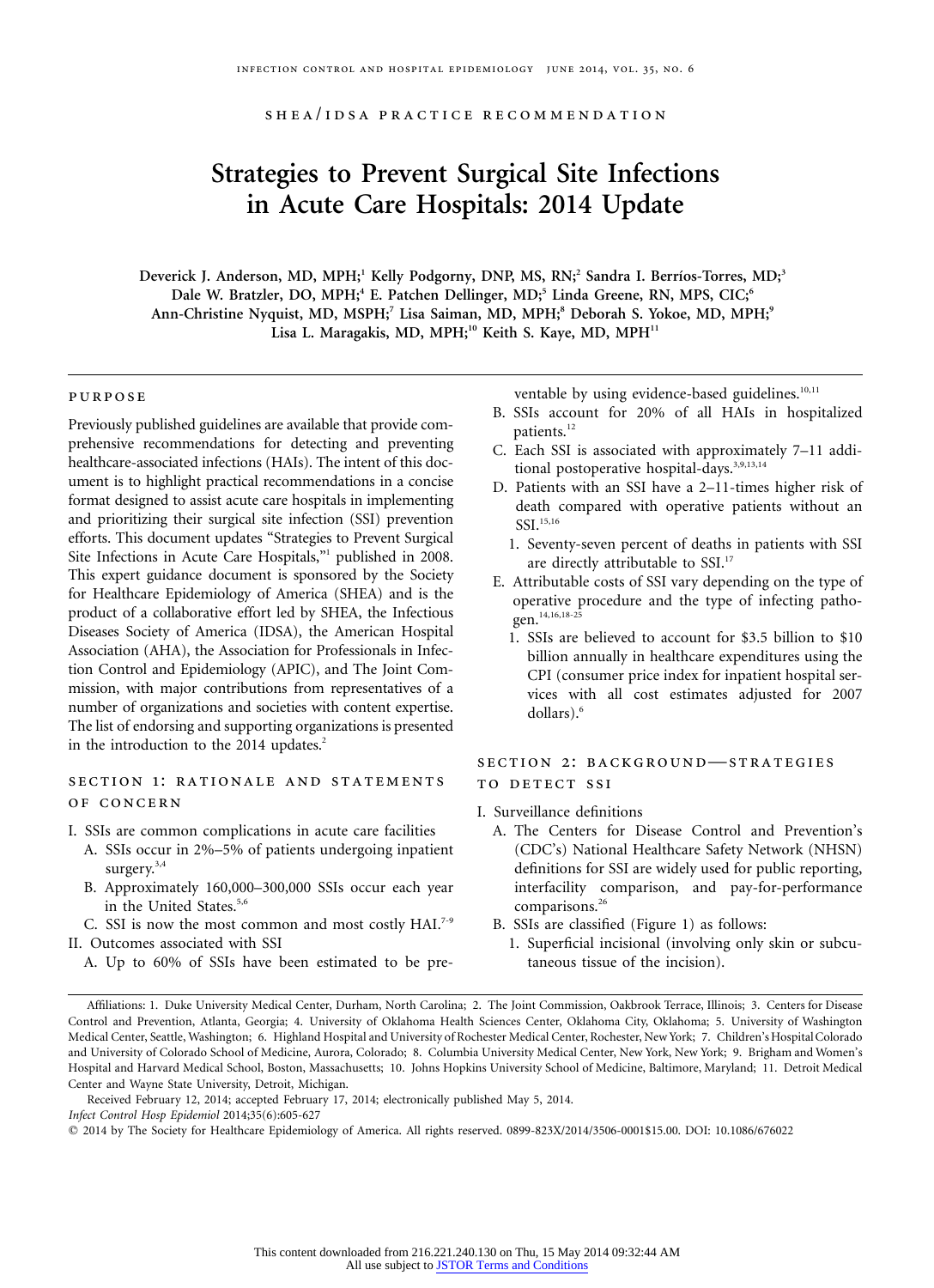

FIGURE 1. Centers for Disease Control and Prevention's National Healthcare Safety Network classification for surgical site infection (SSI).<sup>215</sup>

- 2. Deep incisional (involving fascia and/or muscular layers).
	- a. Deep incision primary (DIP)—SSI identified in a primary incision in a patient who has had an operation with 1 or more incisions.
	- b. Deep incision secondary (DIS)—SSI identified in a secondary incision in a patient who has had an operation with more than 1 incision.
- 3. Organ/space (involving any part of the body opened or manipulated during the procedure, excluding skin incision, fascia, or muscle layers).
- II. Methods for surveillance of SSI
	- A. The direct method with daily observation of the surgical site by the physician, physician extender, registered nurse, or infection prevention and control (IPC) professional starting 24–48 hours postoperatively is the most accurate method of surveillance.<sup>13,27-29</sup>
		- 1. While the direct method is used as the gold standard for studies, it is rarely used in practice because of its resource utilization requirements and impracticality.
	- B. The indirect method of SSI surveillance consists of a combination of the following:
		- 1. Review of microbiology reports and patient medical records.
		- 2. Surgeon and/or patient surveys.
		- 3. Screening for readmission and/or return to the operating room.
		- 4. Other information, such as coded diagnoses, coded procedures, operative reports, or antimicrobials ordered.
	- C. The indirect method of SSI surveillance is less timeconsuming and can be readily performed by IPC per-

sonnel during surveillance rounds.

- D. The indirect method of SSI surveillance is both reliable (sensitivity, 84%–89%) and specific (specificity, 99.8%) compared with the gold standard of direct surveillance.<sup>30,31</sup> Components of the indirect methods that were associated with highest sensitivities included review of nursing notes, *International Classification of Diseases, Ninth Revision* codes, and antimicrobials used.
- E. Indirect methods for SSI surveillance are not reliable for surveillance of superficial incisional infections, particularly those occurring postdischarge.<sup>32</sup>
- F. Automated data systems can be used to broaden SSI surveillance.
	- 1. SSI surveillance can be expanded by utilizing hospital databases that include administrative claims data (including diagnosis and procedure codes), antimicrobial-days, readmission to the hospital, and return to the operating room and/or by implementing a system that imports automated microbiologic culture data, surgical procedure data, and general demographic information into a single surveillance database.<sup>33-35</sup>
	- 2. These methods improve the sensitivity of indirect surveillance for detection of SSI and reduce the effort of the infection preventionist.<sup>33</sup>
	- 3. Medicare claims data can be used to enhance traditional surveillance methods for SSI and to identify hospitals with unusually high or low rates of SSI.<sup>36,37</sup>
	- 4. Use of administrative data can increase the efficiency of SSI reporting and validation.<sup>38</sup>
- III. Postdischarge surveillance
	- A. Over the past 3 decades, advances in medical technology and changes in payment arrangements have increasingly shifted performance of surgical procedures from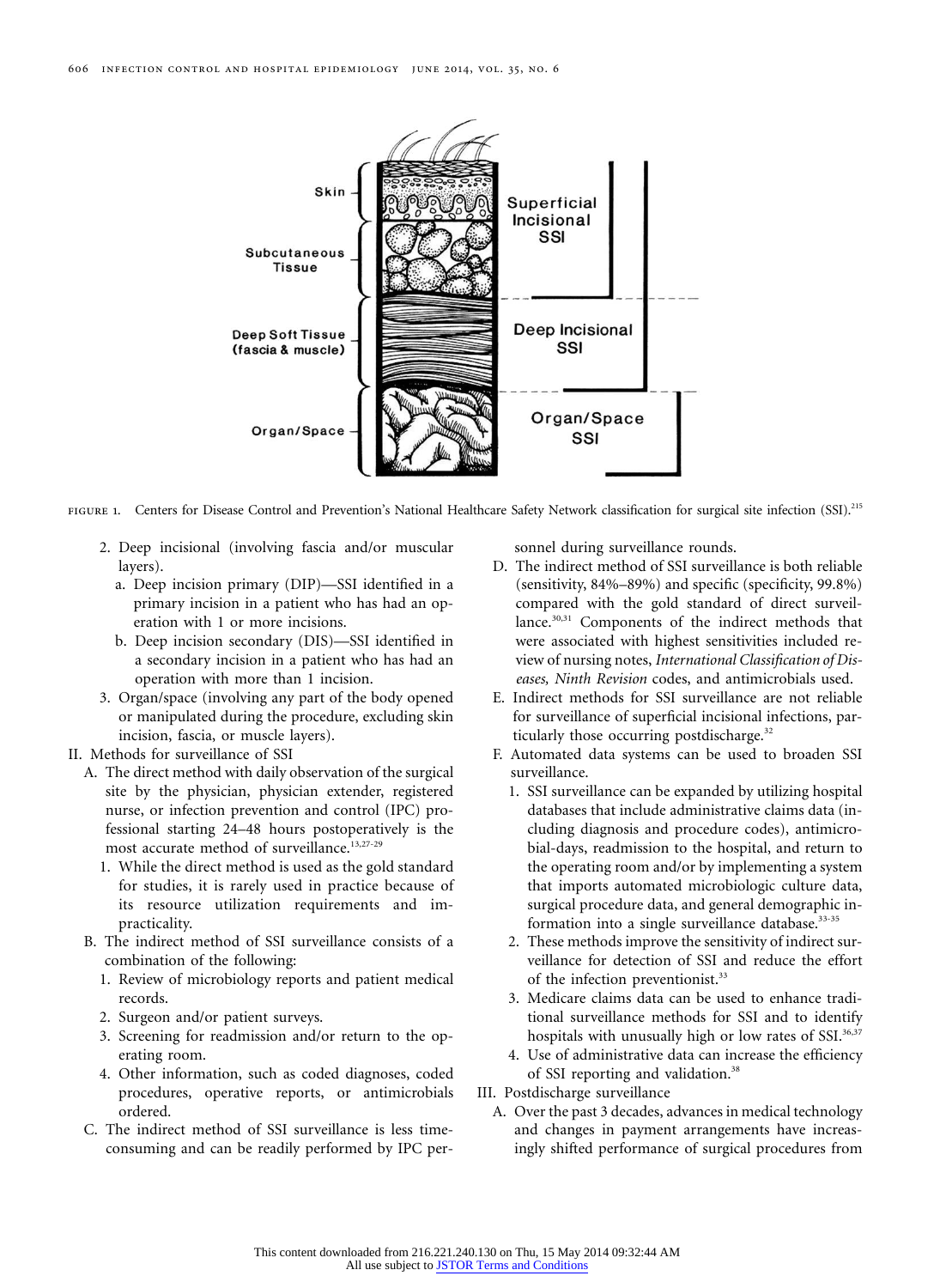the acute care setting to the ambulatory (free-standing or hospital-affiliated) outpatient care setting.<sup>39-41</sup>

- B. Concurrently, postoperative hospital length of stay has steadily declined.<sup>42</sup> These trends highlight the increasing importance of postdischarge surveillance, without which SSI rates will be underestimated $43$  and opportunities for improvements in healthcare delivery, patient safety, and SSI prevention will be missed.
- C. The proportion of SSIs detected through postdischarge surveillance can vary by surveillance method, operative setting, type of SSI, and surgical procedure.
	- 1. No standardized or reliable method for postdischarge surveillance has been established.<sup>34,44-48</sup> Postdischarge surveillance based on surgeon and patient questionnaire results have been shown to have poor sensitivity and specificity.<sup>44,49-51</sup>
	- 2. The ambulatory care setting represents a challenge because patients do not return to it for routine postoperative care or for management of complications.<sup>41</sup> Research is needed to better understand how definitions and postdischarge surveillance protocols developed for the acute care setting can be translated to the ambulatory care setting.
	- 3. Superficial incisional SSIs are most commonly detected and managed in the outpatient setting. In contrast, deep incisional and organ/space infections typically require readmission to the hospital for management.<sup>32</sup>
	- 4. In the Netherlands, the proportion of deep SSIs identified after discharge from the hospital ranged from 6% for colon resections to 88% for knee arthroplasties.<sup>43</sup> The differences between these procedures could be explained by potential differences in both wound contamination class and the duration of postdischarge surveillance (30 days versus 1 year for an implant-related procedure). A pilot study in general surgery reported that 10.5% of SSIs following colon procedures were identified after discharge from the hospital.<sup>52</sup>
	- 5. By improving completeness of reporting, the overall institutional SSI rate typically increases after postdischarge surveillance methods are implemented regardless of which method is used.<sup>43,44,53</sup>
		- a. To improve interfacility comparisons and minimize potential bias introduced by differences in postdischarge surveillance methods, national public reporting focuses on nonsuperficial incisional SSIs detected during hospitalization for the index procedure or after discharge and requiring readmission for management.<sup>41,54,55</sup>

# section 3: background—strategies

## to prevent ssi

- I. Summary of existing guidelines, recommendations, and requirements
	- A. CDC and Healthcare Infection Control Practices Ad-

visory Committee (HICPAC) guidelines

- 1. The most recently published guideline for prevention of SSIs was released in 1999 by Mangram et al.<sup>17</sup> The CDC and HICPAC are currently working on an updated version of the guideline with a projected publication date in mid-2014.
- B. National Institute for Health and Clinical Excellence (NICE)—United Kingdom
	- 1. NICE published guidelines for the prevention and treatment of SSI in 2008.<sup>56</sup>
- C. Surgical Infection Prevention (SIP) Project
	- 1. The Centers for Medicare & Medicaid Services (CMS) created the SIP project in 2002.
		- a. After review of published guidelines, an expert panel identified 3 performance measures for quality improvement related to antimicrobial prophylaxis: 57,58
			- *i*. Delivery of intravenous antimicrobial prophylaxis within 1 hour before incision (2 hours are allowed for the administration of vancomycin and fluoroquinolones).
			- *ii*. Use of an antimicrobial prophylactic agent consistent with published guidelines.
			- *iii*. Discontinuation of the prophylactic antimicrobial agent within 24 hours after surgery (discontinuation within 48 hours is allowable for cardiothoracic procedures in adult patients).
		- b. The SIP project focused on 7 procedures: abdominal hysterectomy, vaginal hysterectomy, hip arthroplasty, knee arthroplasty, cardiac surgery, vascular surgery, and colorectal surgery.
		- c. Many hospitals that implemented and improved compliance with SIP performance measures decreased their rates of SSI.59
- D. Surgical Care Improvement Project (SCIP)
	- 1. The SCIP, a multiagency collaboration created in 2003, is an extension of SIP.
	- 2. In addition to the 3 performance measures of SIP, the SCIP also focuses on 3 additional evidence-supported process measures to prevent SSIs and expanded the types of operations eligible for the performance measures.<sup>58</sup>
		- a. Proper hair removal: no hair removal, although hair removal with clippers or the depilatory method is considered appropriate. Use of razors is considered inappropriate with exception of use on the scrotal area or on the scalp after a traumatic head injury. Because of near-universal compliance with this performance measure, CMS retired the measure in 2012.
		- b. Controlling blood glucose during the immediate postoperative period for cardiac surgery patients: controlled 6 am blood glucose (200 mg/dL or lower) on postoperative days 1 and 2, with the procedure day being postoperative day 0. In 2014, this measure will be revised to assess glucose control (180 mg/dL or lower) in cardiac surgery pa-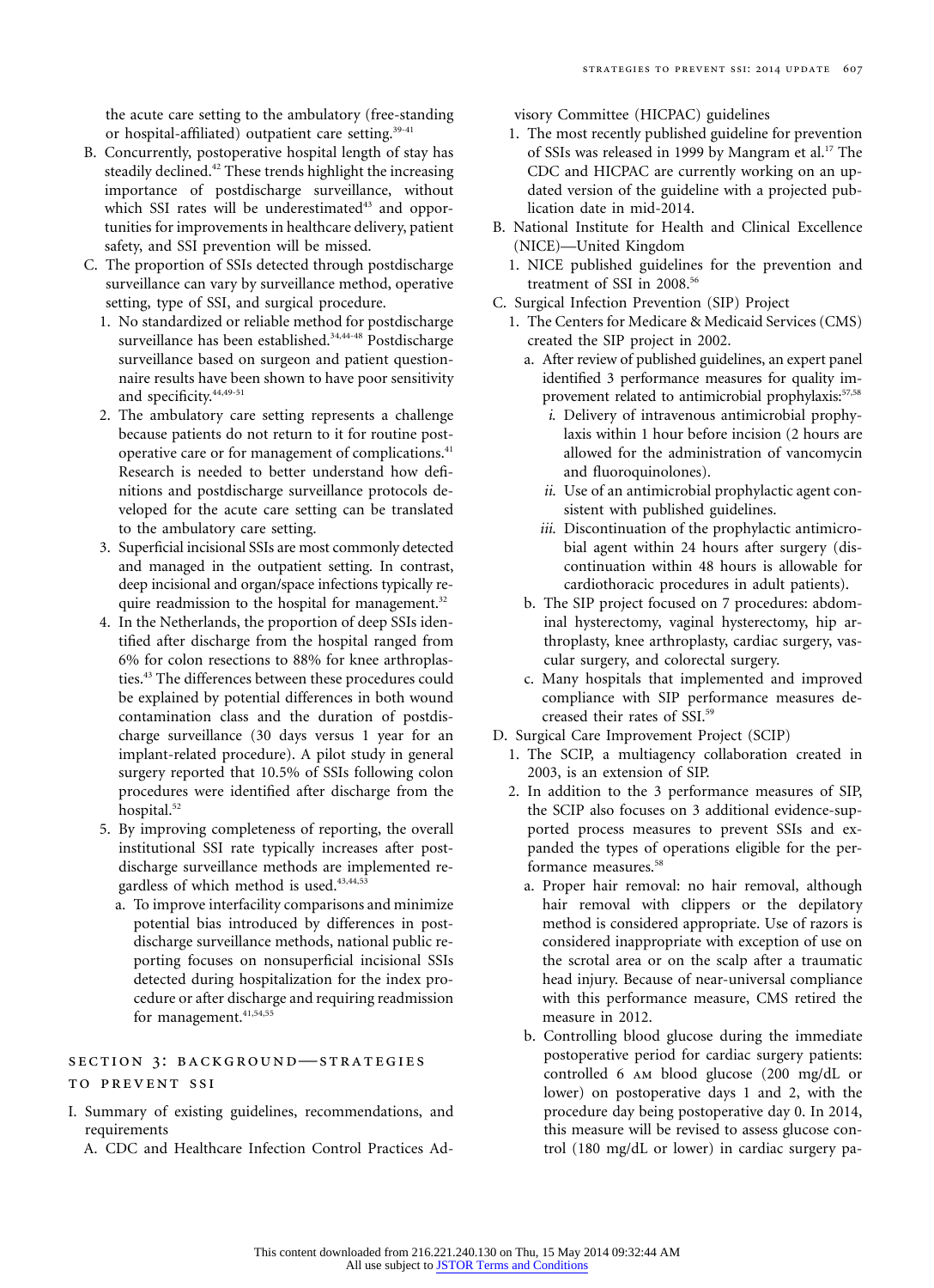tients in the time frame of 18–24 hours after anesthesia end time.<sup>60,61</sup>

- c. Maintenance of perioperative normothermia in surgical patients who have anesthesia duration of at least 60 minutes.
- E. Institute for Healthcare Improvement (IHI)
	- 1. The IHI created a nationwide quality improvement project to improve outcomes in hospitalized patients.<sup>62,63</sup>
	- 2. The IHI recommends the same 6 preventive measures recommended by the SCIP and has included these in the 100,000 and 5 Million Lives Campaigns. $62,63$
- F. The Joint Commission National Patient Safety Goals
	- 1. The Joint Commission's National Patient Safety Goal 07.05.01 includes several evidence-based practices for prevention of SSI.<sup>64</sup>
- G. Federal requirements
	- 1. CMS
		- a. In accordance with the Deficit Reduction Act of 2005, hospitals that are paid by Medicare under the Acute Care Inpatient Prospective Payment System receive their full Medicare annual payment update only if they submit required quality measure information to CMS.
		- b. CMS now requires hospitals to submit data on 7 SCIP measures as a part of the Hospital Inpatient Quality Reporting (IQR) system.<sup>65</sup> Three of these measures focus on prevention of SSI (antimicrobial prophylaxis provided within 1 hour of incision, antimicrobial selection, and cardiac surgery perioperative glucose control). In addition, CMS now requires hospitals to report SSI rates for patients undergoing abdominal hysterectomy and colorectal surgery through NHSN.<sup>65</sup>
		- c. Actual rates of performance on SCIP measures now impacts hospital payment under the Value-Based Purchasing (VBP) program. Current benchmarks identified for the VBP score that is used to modify a hospital's base operating diagnosis-related group payment are at or near 100%.<sup>65,66</sup>
- II. Infrastructure requirements
	- A. Trained personnel
		- 1. Infection preventionists must (1) be specifically trained in methods of SSI surveillance, (2) have knowledge of and the ability to prospectively apply the CDC/NHSN definitions for SSI, (3) possess basic computer and mathematical skills, and (4) be adept at providing feedback and education to healthcare personnel when appropriate.<sup>17</sup>
	- B. Education
		- 1. Regularly provide education to surgeons and perioperative personnel through continuing education activities directed at minimizing perioperative SSI risk through implementation of recommended process measures.
- a. Several educational components can be combined into concise, efficient, and effective recommendations that are easily understood and remembered.<sup>67</sup>
- b. Provide education regarding the outcomes associated with SSI, risks for SSI, and methods to reduce risk to all patients, patients' families, surgeons, and perioperative personnel.
- c. Education for patients and patients' families is an effective method to reduce risk associated with intrinsic patient-related SSI risk factors.<sup>68,69</sup>
- C. Computer-assisted decision support and automated reminders
	- 1. Several institutions have successfully employed computer-assisted decision support methodology to improve the rate of appropriate administration of antimicrobial prophylaxis (including redosing during prolonged cases).70-73
	- 2. Computer-assisted decision support, however, is potentially expensive, can be time-consuming to implement, and in a single study was reported to initially increase the rate of adverse drug reactions.<sup>74</sup>
	- 3. Institutions must appropriately validate computer-assisted decision support systems after implementation.
- D. Utilization of automated data
	- 1. Install information technology infrastructure to facilitate data transfer, receipt, and organization to aid with tracking of process and outcome measures.

# section 4: recommended strategies for ssi prevention

Recommendations are categorized as either (1) basic practices that should be adopted by all acute care hospitals or (2) special approaches that can be considered for use in locations and/or populations within hospitals when HAIs are not controlled by use of basic practices. Basic practices include recommendations where the potential to impact HAI risk clearly outweighs the potential for undesirable effects. Special approaches include recommendations where the intervention is likely to reduce HAI risk but where there is concern about the risks for undesirable outcomes resulting from the intervention, where the quality of evidence is low, or where evidence supports the impact of the intervention in select settings (eg, during outbreaks) or for select patient populations. Hospitals can prioritize their efforts by initially focusing on implementation of the prevention approaches listed as basic practices. If HAI surveillance or other risk assessments suggest that there are ongoing opportunities for improvement, hospitals should then consider adopting some or all of the prevention approaches listed as special approaches. These can be implemented in specific locations or patient populations or can be implemented hospital-wide, depending on outcome data, risk assessment, and/or local requirements. Each infec-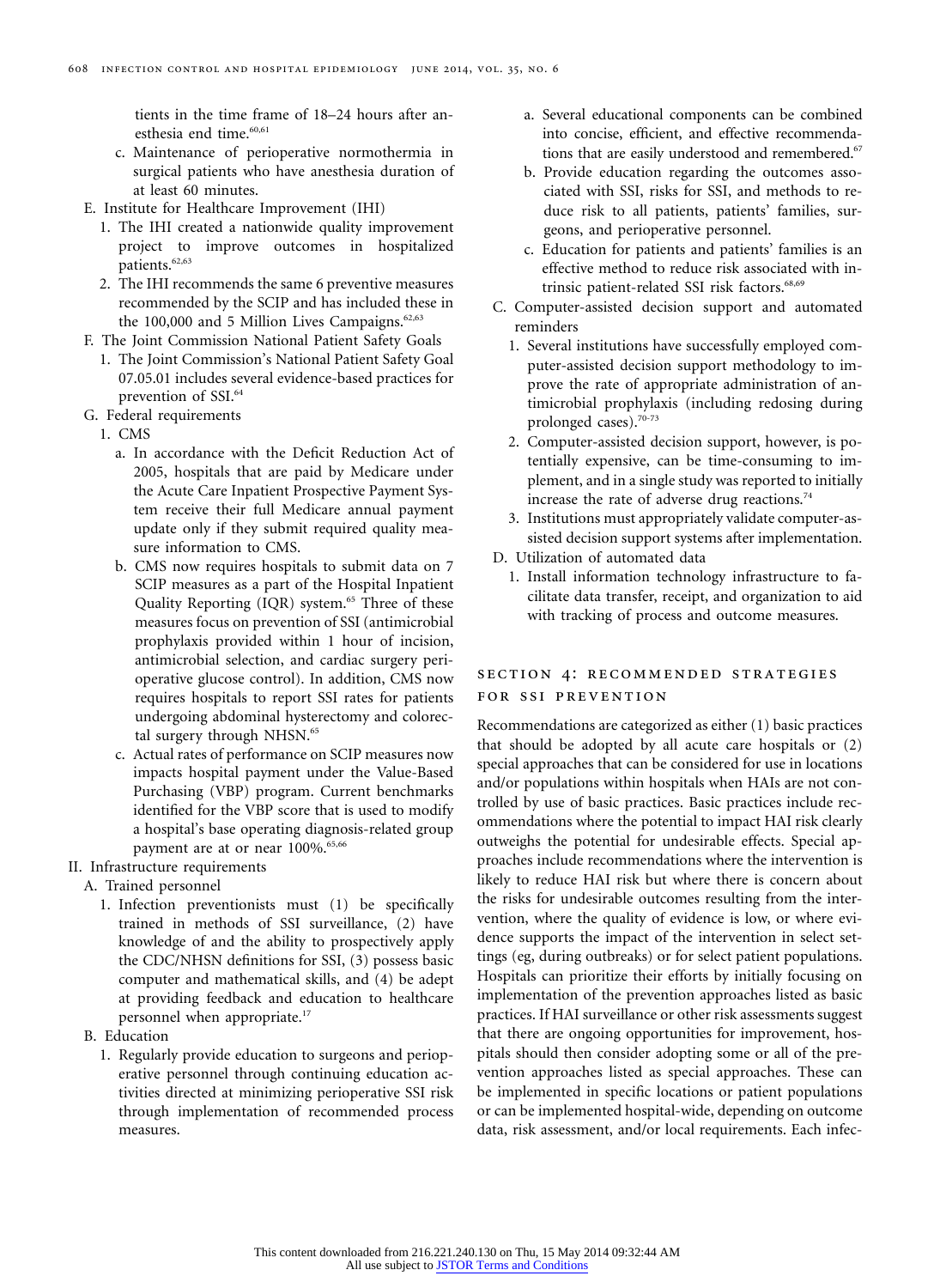| Grade        | Definition                                                                                                                                                                                                                                                                                                                                                                                   |
|--------------|----------------------------------------------------------------------------------------------------------------------------------------------------------------------------------------------------------------------------------------------------------------------------------------------------------------------------------------------------------------------------------------------|
| I. High      | Highly confident that the true effect lies close to that of the estimated size and direction of the<br>effect. Evidence is rated as high quality when there is a wide range of studies with no major<br>limitations, there is little variation between studies, and the summary estimate has a narrow<br>confidence interval.                                                                |
| II. Moderate | The true effect is likely to be close to the estimated size and direction of the effect, but there is<br>a possibility that it is substantially different. Evidence is rated as moderate quality when there<br>are only a few studies and some have limitations but not major flaws, there is some variation<br>between studies, or the confidence interval of the summary estimate is wide. |
| III. Low     | The true effect may be substantially different from the estimated size and direction of the effect.<br>Evidence is rated as low quality when supporting studies have major flaws, there is important<br>variation between studies, the confidence interval of the summary estimate is very wide, or<br>there are no rigorous studies, only expert consensus.                                 |

TABLE 1. Grading of the Quality of Evidence

note. Based on Grades of Recommendation, Assessment, Development, and Evaluation (GRADE)<sup>234</sup> and the Canadian Task Force on Preventive Health Care.<sup>235</sup>

tion prevention recommendation is given a quality-of-evidence grade (see Table 1).

- I. Basic practices for preventing SSI: recommended for all acute care hospitals
	- 1. Administer antimicrobial prophylaxis according to evidence-based standards and guidelines (quality of evidence: I).17,75,76
		- a. Begin administration within 1 hour before incision to maximize tissue concentration.<sup>57,58</sup> Administering agent closer than 1 hour is effective, and some studies show superior efficacy for administration between 0 and 30 minutes prior to incision compared with administration between 30 and 60 minutes.<sup>77,78</sup>
			- *i*. Two hours are allowed for the administration of vancomycin and fluoroquinolones.
			- *ii*. Many experts believe that antimicrobials should be infused prior to inflation of tourniquets in procedures using "bloodless" techniques, although data are insufficient to support this recommendation.<sup>79,80</sup>
		- b. Select appropriate agents on the basis of the surgical procedure, the most common pathogens causing SSIs for a specific procedure, and published recommendations.<sup>76</sup>
		- c. Discontinue agent within 24 hours after surgery.76
		- i. Although guidelines suggest stopping the antimicrobial agent within 24 hours of surgery, there is no evidence that agents given after closure contribute to efficacy, and they do contribute to increased resistance81,82 and the risk of *Clostridium* difficile disease.<sup>83</sup>
		- d. Adjust dosing on the basis of patient weight;<sup>76</sup> for example:
			- *i*. Use 30 mg/kg for pediatric patients, 2 g of cefazolin for patients weighing 80 kg or more, and 3 g for patients weighing 120 kg or more.
			- *ii*. Vancomycin should be dosed at 15 mg/kg.
			- *iii*. Gentamicin should be dosed at 5 mg/kg for adult

patients and 2.5 mg/kg for pediatric patients.

- (a) For morbidly obese patients receiving gentamicin, the weight used for dose calculation should be the ideal weight plus 40% of the excess weight.
- e. Redose prophylactic antimicrobial agents for long procedures and in cases with excessive blood loss during the procedure.<sup>76</sup>
	- *i*. Prophylactic antimicrobials should be redosed at intervals of 2 half-lives (measured from time the preoperative dose was administered) in cases that exceed this time.
- f. Use a combination of parenteral antimicrobial agents and oral antimicrobials to reduce the risk of SSI following colorectal procedures.<sup>84-91</sup>
	- *i*. The additional SSI reduction achieved with mechanical bowel preparation has not been studied, but the data supporting use of oral antimicrobials have all been generated in combination with mechanical bowel preparation.
	- *ii*. Mechanical bowel preparation without oral antimicrobials does not decrease the risk of SSI.<sup>92</sup>
- 2. Do not remove hair at the operative site unless the presence of hair will interfere with the operation. Do not use razors (quality of evidence: II).<sup>17,93</sup>
	- a. If hair removal is necessary, remove hair outside the operating room using clippers or a depilatory agent.
- 3. Control blood glucose during the immediate postoperative period for cardiac surgery patients<sup>58</sup> (quality of evidence: I) and noncardiac surgery patients<sup>94-98</sup> (quality of evidence: II).
	- a. Maintain postoperative blood glucose of 180 mg/dL or lower.
		- *i*. The recommendation of maintaining postoperative blood glucose less than 200 mg/dL at 6 am on postoperative days 1 and 2 is being replaced. In 2014, this measure will be revised in the SCIP to assess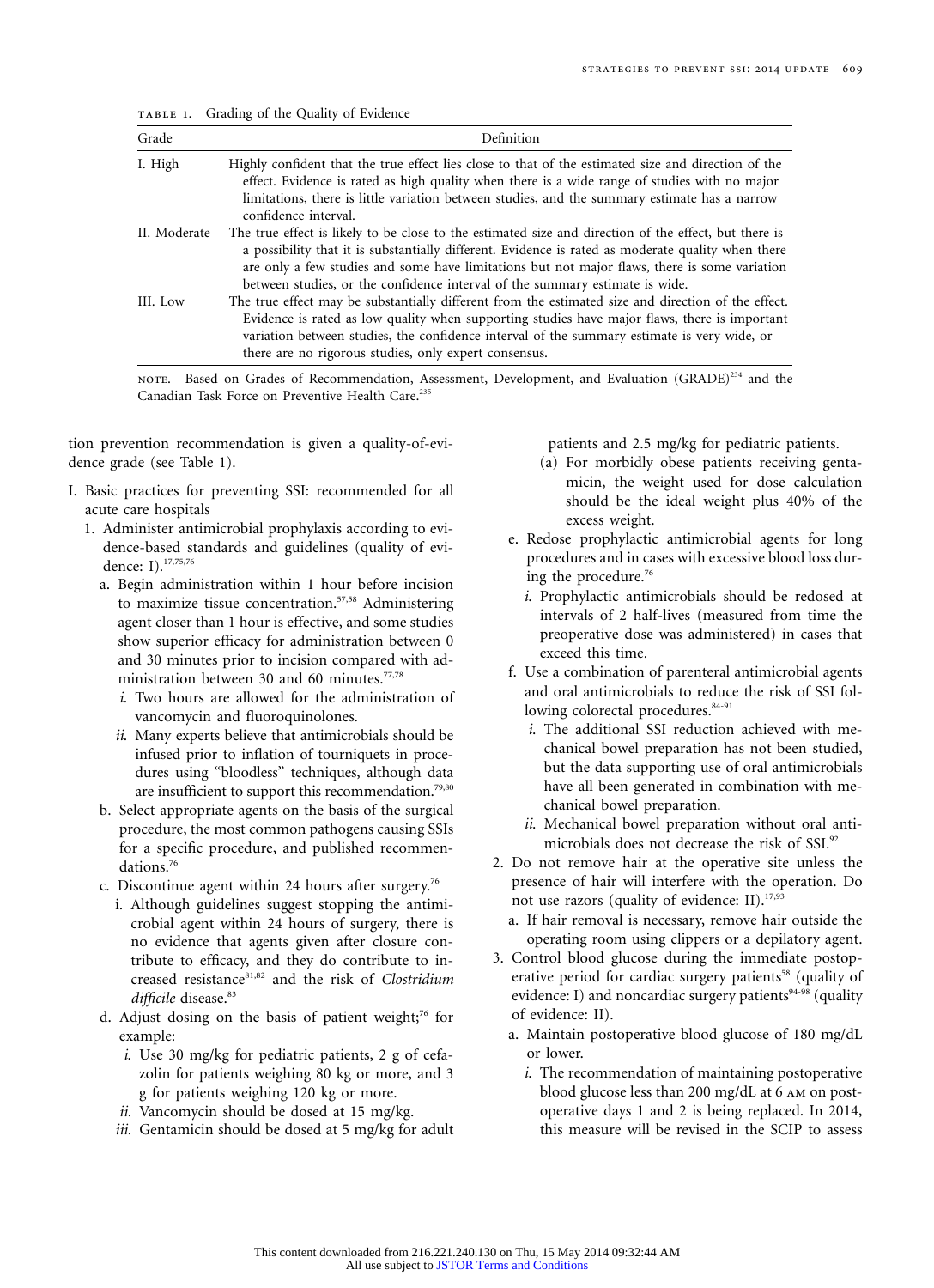glucose control (180 mg/dL or lower) in cardiac surgery patients in the time frame of 18–24 hours after anesthesia end time. Several societies, experts, and the National Quality Forum support this new recommendation.<sup>60,61,99,100</sup>

- b. Intensive postoperative glucose control (targeting levels less than 110 mg/dL) has not been shown to reduce the risk of SSI and may actually lead to higher rates of adverse outcomes, including stroke and death.<sup>101</sup>
- 4. Maintain normothermia (temperature of 35.5°C or more) during the perioperative period (quality of evidence: I).
	- a. Even mild degrees of hypothermia can increase SSI rates. Hypothermia may directly impair neutrophil function or impair it indirectly by triggering subcutaneous vasoconstriction and subsequent tissue hypoxia. In addition, hypothermia may increase blood loss, leading to wound hematomas or need for transfusion, both of which can increase rates of SSI.<sup>102</sup>
	- b. Randomized controlled trials have shown the benefits of both preoperative and intraoperative warming to reduce SSI rates and to reduce intraoperative blood loss.<sup>103-105</sup>
- 5. Optimize tissue oxygenation by administering supplemental oxygen during and immediately following surgical procedures involving mechanical ventilation (quality of evidence: I).
	- a. Supplemental oxygen is most effective when combined with additional strategies to improve tissue oxygenation, including maintenance of normothermia and appropriate volume replacement. The available evidence is in patients undergoing surgery with general anesthesia using mechanical ventilation.<sup>106-108</sup>
		- *i*. Seven randomized clinical trials have been published comparing  $80\%$  with  $30\% - 35\%$  FiO<sub>2</sub> (4 with nitrogen<sup>106-109</sup> and 3 with nitrous oxide<sup>110-112</sup>) in patients undergoing general anesthesia with intraoperative mechanical ventilation and postoperative oxygen delivered for 2–6 hours via a nonrebreathing mask.
		- *ii*. Three trials in patients undergoing elective colorectal resection<sup>106,107,111</sup> and 1 each in open appendectomy<sup>108</sup> and total gastrectomy with esophagojejunal anastomosis<sup>112</sup> reported an approximate 40% decrease in the rate of SSI. Three of the studies reported protocols that included maintenance of perioperative normothermia and liberal fluid replacement.106-108
		- *iii*. Two trials in mixed surgical populations undergoing emergency or elective laparotomy for gastrointestinal, gynecologic, or urologic procedures reported different results.<sup>109,110</sup>
			- (a) The large multicenter trial that restricted perioperative fluid replacement reported no dif-

ference.<sup>109</sup> A follow-up study performed in this population noted that patients undergoing cancer surgery who received 80%  $FiO<sub>2</sub>$  had higher rates of mortality than patients undergoing cancer surgery who received 30%  $FiO_2$ <sup>113</sup>

- (b) The smaller trial without standardized protocols for perioperative normothermia or volume replacement reported an increase in SSIs.110 In this study, the 80%  $FiO<sub>2</sub>$  group had a significantly higher proportion of patients with high body mass index (more than 30), higher blood loss, more crystalloid infused, and longer operations. This group also had 5 patients who remained intubated postoperatively (vs 1 in the 35% group). Postoperative intubation was predictive of SSI.
- b. A meta-analysis of 5 of the above-referenced studies concluded that perioperative supplemental oxygen led to a relative risk (RR) reduction of 25% for SSI.<sup>114</sup>
- 6. Use alcohol-containing preoperative skin preparatory agents if no contraindication exists (quality of evidence: I).
	- a. Alcohol is highly bactericidal and effective for preoperative skin antisepsis but does not have persistent activity when used alone. Rapid, persistent, and cumulative antisepsis can be achieved by combining alcohol with chlorhexidine gluconate or an iodophor.<sup>115</sup>
		- *i*. Alcohol is contraindicated for certain procedures, including procedures in which the preparatory agent may pool or not dry (eg, involving hair) due to fire risk. Alcohol may also be contraindicated for procedures involving mucosa, cornea, or ear.
	- b. The most effective disinfectant to combine with alcohol is unclear.
		- *i*. A recent trial of 849 patients undergoing cleancontaminated surgery randomized patients to preoperative skin antisepsis with chlorhexidinealcohol or povidone-iodine.<sup>116</sup> The overall rate of SSI was significantly lower in the chlorhexidinealcohol group than in the povidone-iodine group (9.5% vs 16% [ $P = .004$ ]; RR, 0.59 [95% confidence interval (CI), 0.41–0.85]).
		- *ii*. In contrast, a single-center study compared povidone-iodine followed by isopropyl alcohol versus chlorhexidine-alcohol versus iodine-alcohol using a sequential implementation design.<sup>117</sup> General surgical patients who received skin antisepsis with iodine-alcohol had the lowest rates of SSI (3.9 per 100 procedures), compared with 6.4 per 100 procedures for patients who received povidone-iodine followed by alcohol and 7.1 per 100 procedures for patients who received chlorhexidine-alcohol.
		- *iii*. In the absence of alcohol, chlorhexidine gluconate may have advantages over povidone-iodine, in-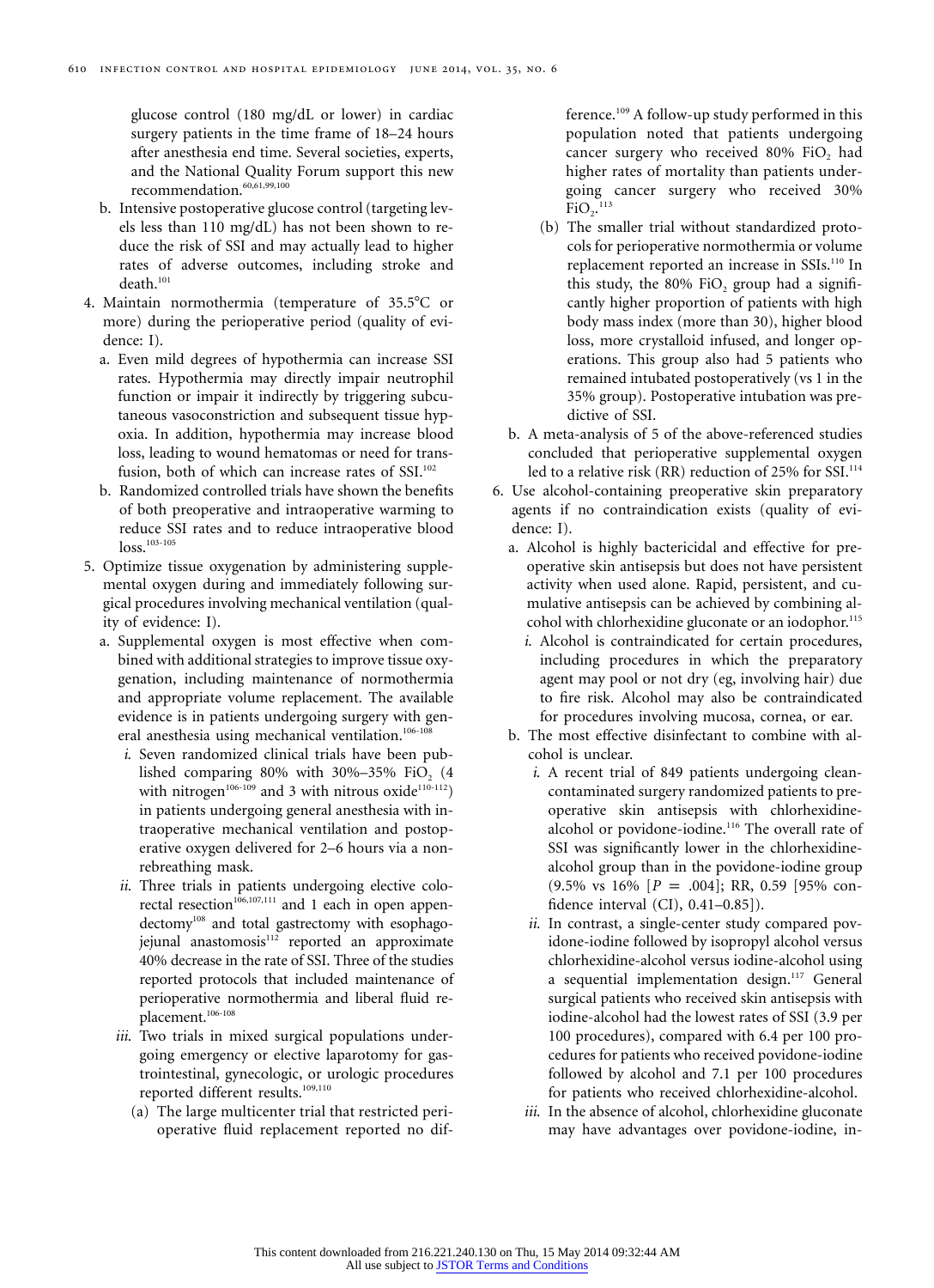cluding longer residual activity and activity in the presence of blood or serum.<sup>118,119</sup>

- *iv*. These disinfectants are not interchangeable. Follow the manufacturers' instructions to ensure correct application.
- 7. Use impervious plastic wound protectors for gastrointestinal and biliary tract surgery (quality of evidence: I).
	- a. A wound protector is a plastic sheath that lines a wound and can facilitate retraction of an incision during surgery without the need for additional mechanical retractors.
	- b. A recent meta-analysis of 6 randomized clinical trials in 1,008 patients reported that use of a plastic wound protectors was associated with a 45% decrease in SSIs.120
		- *i*. There was a nonsignificant trend toward greater protective effect using a dual-ring protector compared with a single-ring protector.
- 8. Use a checklist based on the World Health Organization (WHO) checklist to ensure compliance with best practices to improve surgical patient safety (quality of evidence: I).
	- a. The WHO checklist is a 19-item surgical safety checklist to improve adherence with best practices.
	- b. A multicenter quasi-experimental study conducted in 8 countries demonstrated that use of the WHO checklist led to lower rates of surgical complications, including SSI and death.<sup>121</sup>
	- c. These findings have been confirmed in subsequent single-center and multicenter quasi-experimental studies.<sup>122,123</sup>
- 9. Perform surveillance for SSI (quality of evidence: II).
	- a. Identify high-risk, high-volume operative procedures to be targeted for SSI surveillance on the basis of a risk assessment of patient populations, operative procedures performed, and available SSI surveillance data.
	- b. Identify, collect, store, and analyze data needed for the surveillance program.<sup>17</sup>
		- *i*. Develop a database for storing, managing, and accessing data collected on SSIs.
		- *ii*. Implement a system for collecting data needed to identify SSIs. Data are required from surgical and microbiological databases. Obtain the following data from surgical databases: patient name, medical record number, date, type of procedure, surgeons, anesthesiologists, incision time, wound class, ASA score, closure time, and presence of an SSI. Ideally, these data are supplemented with process data, including prophylactic agent and dose and time(s) of administration of prophylactic agent. For patients diagnosed with an SSI, necessary microbiological data include type of SSI, infecting organism and antimicrobial susceptibilities, and date of infection. More detailed surgical

and patient information may be useful for some procedures, including use of general anesthesia, emergency or trauma-related surgery, body mass index, and diagnosis of diabetes.

- *iii*. Prepare periodic SSI reports (time frame will depend on hospital needs and volume of targeted procedures).
- *iv*. Collect denominator data on all patients undergoing targeted procedures in order to calculate SSI rates for each type of procedure.<sup>67</sup>
- *v*. Identify trends (eg, in SSI rates and pathogens causing SSIs).
- c. Use updated CDC NHSN definitions for SSI.26
- d. Perform indirect surveillance for targeted procedures.<sup>30,31,124,125</sup>
- e. Perform postoperative surveillance for 30 days; extend the postoperative surveillance period to 90 days for certain procedure categories.<sup>26</sup>
	- *i*. Procedures that require 90-day surveillance are determined by specific procedure codes.
- f. Surveillance should be performed on patients readmitted to the hospital.
	- *i*. If an SSI is diagnosed at your institution but the surgical procedure was performed elsewhere, notify the hospital where the original procedure was performed.
- g. Develop a system for routine review and interpretation of SSI rates to detect significant increases or outbreaks and to identify areas where additional resources might be needed to improve SSI rates.<sup>125</sup> If increased rates are identified, determine the number of potentially preventable infections that occurred, defined as the number of SSIs that occurred during a procedure in which less than 100% of recommended practices and processes were completed.
- 10. Increase the efficiency of surveillance through utilization of automated data (quality of evidence: II).
	- a. Implement a method to electronically transfer microbiology and operative data, including process measures when available, to IPC personnel to facilitate denominator data acquisition and calculation of SSI rates for various procedures.
	- b. If information technology and infrastructure resources are available, develop automated methods for detection of SSIs utilizing automated data for readmissions, diagnosis and procedure codes, microbiology results, and antimicrobial dispensing.35,126-129
	- c. Implementation of automated surveillance may improve the sensitivity of surveillance.
- 11. Provide ongoing feedback of SSI rates to surgical and perioperative personnel and leadership (quality of evidence: II).
	- a. Routinely audit and provide confidential feedback on SSI rates and adherence to process measures to in-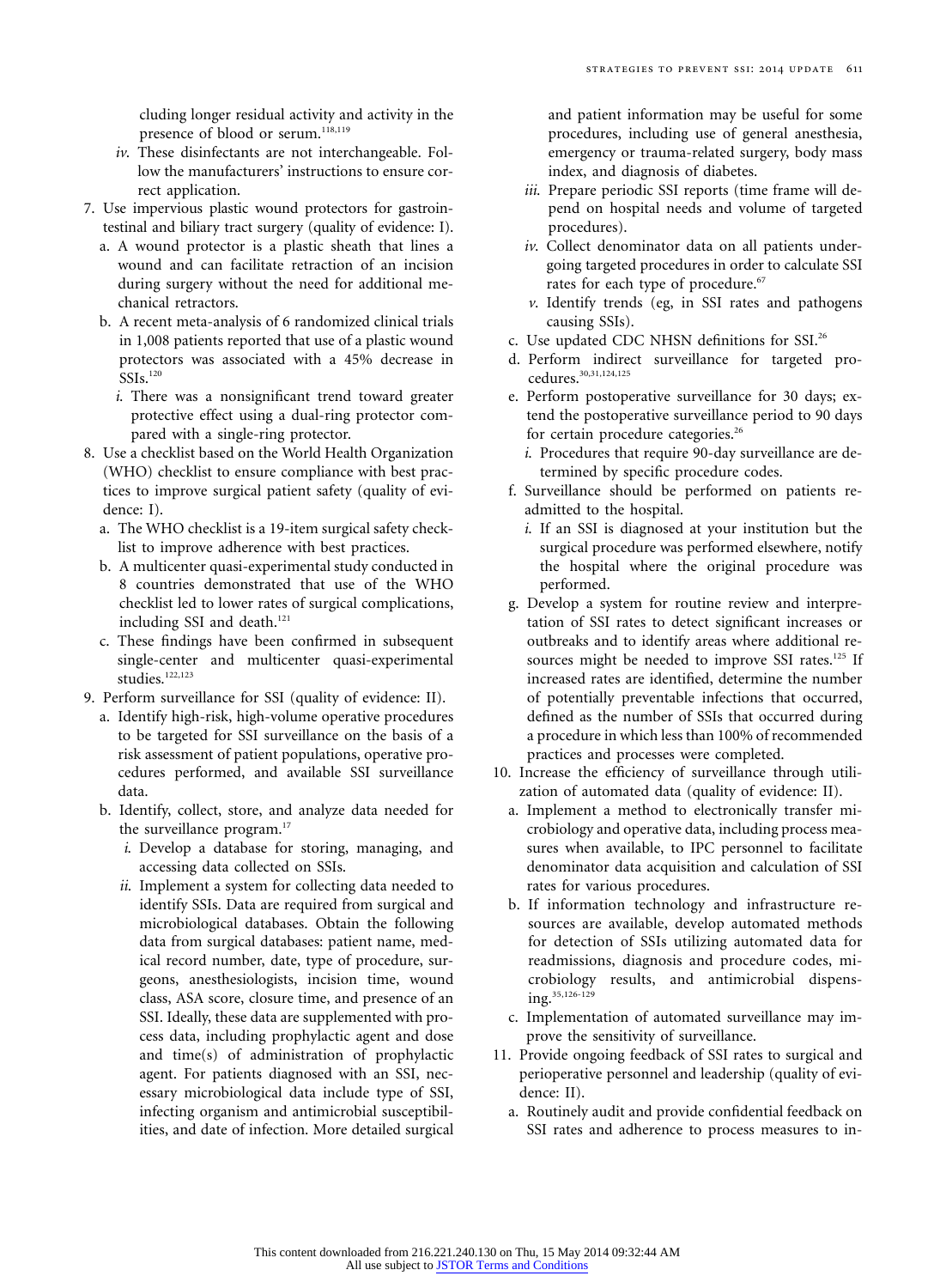dividual surgeons, the surgical division and/or department chiefs, and hospital leadership.<sup>17,130</sup>

- *i*. For each type of procedure performed, provide risk-adjusted rates of SSI.
- *ii*. Anonymously benchmark procedure-specific riskadjusted rates of SSI among peer surgeons.
- 12. Measure and provide feedback to providers regarding rates of compliance with process measures (quality of evidence: III).<sup>58</sup>
	- a. Routinely provide feedback to surgical staff, perioperative personnel, and leadership regarding compliance with targeted process measures.
- 13. Educate surgeons and perioperative personnel about SSI prevention (quality of evidence: III).
	- a. Include risk factors, outcomes associated with SSI, local epidemiology (eg, SSI rates by procedure, rate of methicillin-resistant *Staphylococcus aureus* [MRSA] infection in a facility), and basic prevention measures.
- 14. Educate patients and their families about SSI prevention as appropriate (quality of evidence: III).
	- a. Provide instructions and information to patients prior to surgery describing strategies for reducing SSI risk. Specifically provide preprinted materials to patients.<sup>131</sup>
	- b. Examples of printed materials for patients are available from the following websites:
		- *i*. *JAMA* patient page: wound infections (from the *Journal of the American Medical Association*; available at [http://jama.ama-assn.org/cgi/reprint/294](http://jama.ama-assn.org/cgi/reprint/294/16/2122) [/16/2122\)](http://jama.ama-assn.org/cgi/reprint/294/16/2122).
		- *ii*. SCIP's tips for safer surgery (available at [https://](https://www.premierinc.com/safety/topics/scip/downloads/consumer-tips.pdf) [www.premierinc.com/safety/topics/scip](https://www.premierinc.com/safety/topics/scip/downloads/consumer-tips.pdf) [/downloads/consumer-tips.pdf\)](https://www.premierinc.com/safety/topics/scip/downloads/consumer-tips.pdf).
		- *iii*. Frequently asked questions about SSIs (available from SHEA at [http://www.shea-online.org/Assets](http://www.shea-online.org/Assets/files/patient%20guides/NNL_SSI.pdf) [/files/patient%20guides/NNL\\_SSI.pdf\)](http://www.shea-online.org/Assets/files/patient%20guides/NNL_SSI.pdf).
		- *iv*. SSI: resources for patients and healthcare providers (available from the CDC at [http://www.cdc](http://www.cdc.gov/hai/ssi/ssi.html) [.gov/hai/ssi/ssi.html\)](http://www.cdc.gov/hai/ssi/ssi.html).
- 15. Implement policies and practices aimed at reducing the risk of SSI that align with evidence-based standards (eg, CDC, Association for periOperative Registered Nurses, and professional organization guidelines; quality of evidence: II).<sup>17,58,132</sup>
	- a. The pathogenesis and likelihood of developing an SSI involves a complex relationship among the following:
		- *i*. Microbial characteristics (eg, degree of contamination, virulence of pathogen);
		- *ii*. Patient characteristics (eg, immune status, comorbid conditions); and
		- *iii*. Surgical characteristics (eg, type of procedure, introduction of foreign material, amount of damage to tissues). $133$
	- b. Risk factors for SSI can be separated into intrinsic patient-related characteristics and extrinsic proce-

dure-related characteristics. Implement policies and practices to reducing modifiable risk factors (Table 2), including the following:

- *i*. Optimal preparation and disinfection of the operative site and the hands of the surgical team members.
- *ii*. Adherence to hand hygiene, including nonsurgeon members of the operating team.<sup>134</sup>
- *iii*. Reduce unnecessary traffic in operating rooms.135,136
- *iv*. Appropriate care and maintenance of operating rooms, including appropriate air handling and optimal cleaning and disinfection of equipment and the environment.<sup>17</sup>
- II. Special approaches for preventing SSI

Standard infection control methods of outbreak investigation are recommended for use in locations and/or populations within the hospital with unacceptably high SSI rates despite implementation of the basic SSI prevention strategies listed above.

- 1. Screen for *S. aureus* and decolonize surgical patients with an antistaphylococcal agent in the preoperative setting for high-risk procedures, including some orthopedic and cardiothoracic procedures (quality of evidence: II).
	- a. Screening for *S. aureus* refers to the practice of attempting to identify patients colonized with methicillin-susceptible *S. aureus* (MSSA) and/or MRSA. Decolonization refers to the practice of treating patients with known *S. aureus* colonization with antimicrobial and/or antiseptic agents to eliminate *S. aureus* colonization.
		- *i*. There is no standardized approach to either screening or decolonizing. Most clinicians attempt to decolonize surgical patients with a combination of chlorhexidine gluconate applied to the skin and nasal mupirocin.
	- b. A Cochrane review concluded that mupirocin alone may be effective, particularly in certain groups, including orthopedic and cardiothoracic patients.<sup>137</sup> Several nonrandomized trials corroborate this conclusion.<sup>138-140</sup>
	- c. Clinical practice guidelines from the American Society of Health-System Pharmacists recommend giving mupirocin intranasally to all patients with documented *S. aureus* colonization for orthopedic procedures, including total joint replacement and hip fracture repair, and cardiac procedures.<sup>76</sup>
	- d. Some trials demonstrate that preoperative screening for *S. aureus*, coupled with intranasal mupirocin and chlorhexidine bathing is effective in reducing SSI for some patients.
		- *i*. For example, a randomized, double-blind, placebocontrolled, multicenter trial that evaluated rapid identification of *S. aureus* nasal carriers followed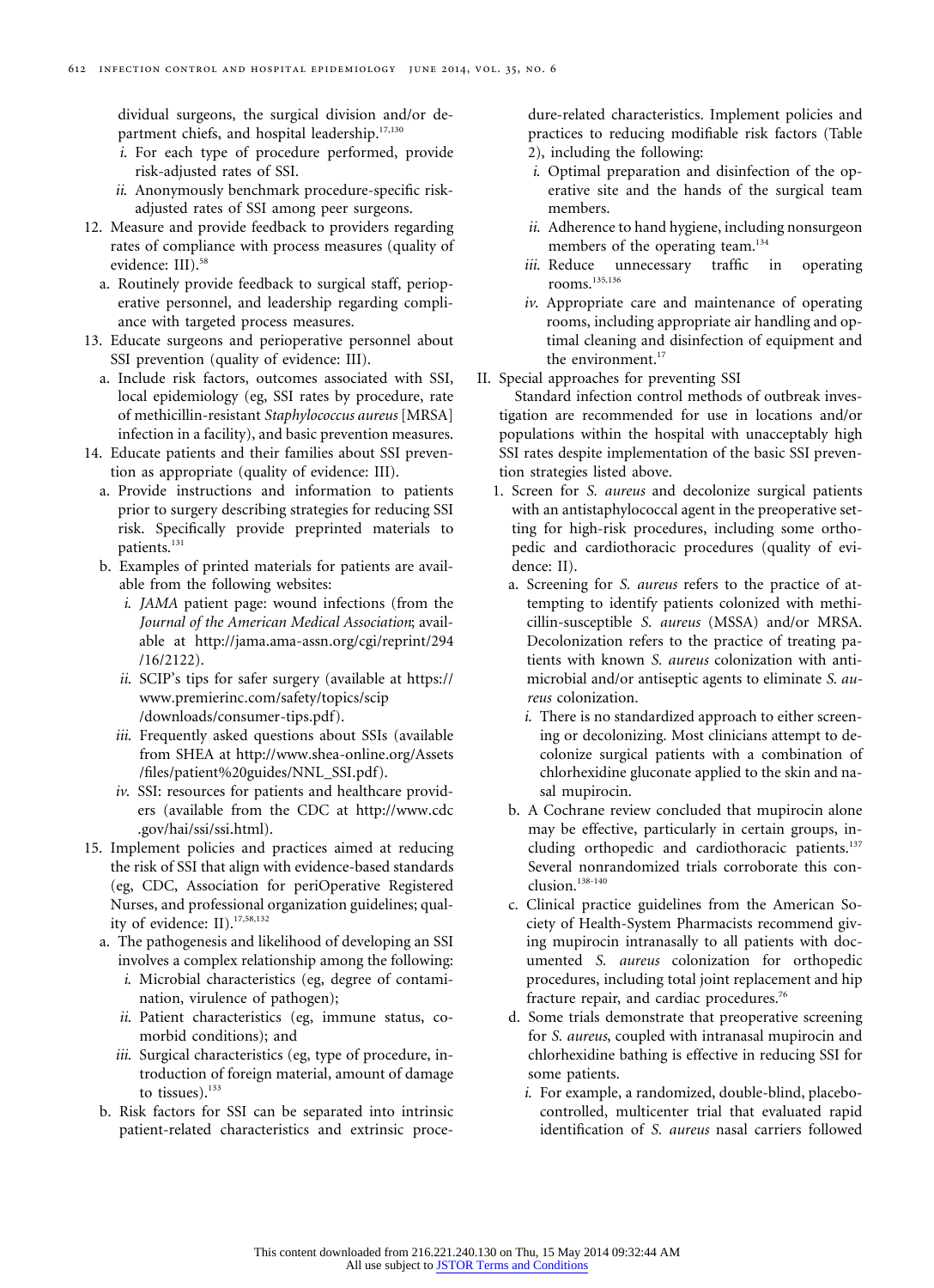|  |  |  |  |  |  | TABLE 2. Selected Risk Factors for and Recommendations to Prevent Surgical Site Infections (SSIs) |  |  |  |  |  |  |  |  |
|--|--|--|--|--|--|---------------------------------------------------------------------------------------------------|--|--|--|--|--|--|--|--|
|--|--|--|--|--|--|---------------------------------------------------------------------------------------------------|--|--|--|--|--|--|--|--|

| Risk factor                                                   | Recommendation                                                                                                                                                                                                                          | Quality<br>of evidence |
|---------------------------------------------------------------|-----------------------------------------------------------------------------------------------------------------------------------------------------------------------------------------------------------------------------------------|------------------------|
| Intrinsic, patient related (preoperative)<br>Unmodifiable     |                                                                                                                                                                                                                                         |                        |
| Age                                                           | No formal recommendation. Relationship to increased risk of SSI may be<br>secondary to comorbidities or immunosenescence. <sup>216-218</sup>                                                                                            | NA                     |
| History of radiation                                          | No formal recommendation. Prior irradiation at the surgical site increases<br>the risk of SSI, likely due to tissue damage and wound ischemia. <sup>219</sup>                                                                           | NA                     |
| History of SSTIs                                              | No formal recommendation. History of a prior skin infection may be a<br>marker for inherent differences in host immune function. <sup>220</sup>                                                                                         | <b>NA</b>              |
| Modifiable                                                    |                                                                                                                                                                                                                                         |                        |
| Glucose control                                               | Control serum blood glucose levels for all surgical patients, including pa-<br>tients without diabetes. <sup>17</sup> For patients with diabetes mellitus, reduce<br>glycosylated hemoglobin A1c levels to less than 7% before surgery, | I                      |
| Obesity                                                       | if possible. <sup>94</sup><br>Increase dosing of prophylactic antimicrobial agent for morbidly obese                                                                                                                                    | I                      |
|                                                               | patients. <sup>76,221</sup>                                                                                                                                                                                                             |                        |
| Smoking cessation                                             | Encourage smoking cessation within 30 days of procedure. <sup>17,222-226</sup>                                                                                                                                                          | Ι                      |
| Immunosuppressive medications                                 | Avoid immune-suppressive medications in perioperative period, if possible.                                                                                                                                                              | III                    |
| Hypoalbuminemia                                               | No formal recommendation. Although a noted risk factor, <sup>227</sup> do not delay<br>surgery for use of TPN.                                                                                                                          | <b>NA</b>              |
| Extrinsic, procedure related (perioperative)                  |                                                                                                                                                                                                                                         |                        |
| Preparation of patient                                        |                                                                                                                                                                                                                                         |                        |
| Hair removal                                                  | Do not remove unless hair will interfere with the operation. <sup>17</sup> If hair re-<br>moval is necessary, remove outside the OR by clipping. Do not use<br>razors.                                                                  | П                      |
| Preoperative infections                                       | Identify and treat infections (eg, urinary tract infection) remote to the sur-<br>gical site prior to elective surgery. <sup>17</sup> Do not routinely treat colonization<br>or contamination.                                          | П                      |
| Operative characteristics                                     |                                                                                                                                                                                                                                         |                        |
| Surgical scrub (surgical team members'<br>hands and forearms) | Use appropriate antiseptic agent to perform preoperative surgical<br>scrub. <sup>17,228</sup> For most products, scrub the hands and forearms for 2-5<br>minutes.                                                                       | П                      |
| Skin preparation                                              | Wash and clean skin around incision site. Use a dual agent skin prepara-<br>tion containing alcohol, unless contraindications exist. <sup>17</sup>                                                                                      | I                      |
| Antimicrobial prophylaxis                                     | Administer only when indicated. <sup>17</sup>                                                                                                                                                                                           | Ι                      |
| Timing                                                        | Administer within 1 hour of incision to maximize tissue concentration <sup>76,a</sup>                                                                                                                                                   | I                      |
| Blood transfusion                                             | Blood transfusions increase the risk of SSI by decreasing macrophage<br>function. Reduce blood loss and need for blood transfusion to the<br>greatest extent possible. <sup>229-231</sup>                                               | П                      |
| Choice of prophylactic agent                                  | Select appropriate agents on the basis of surgical procedure, most com-<br>mon pathogens causing SSIs for a specific procedure, and published<br>recommendations. <sup>76</sup>                                                         | I                      |
| Duration of prophylaxis                                       | Stop agent within 24 hours after the procedure for all procedures. <sup>76</sup>                                                                                                                                                        | П                      |
| Surgeon skill/technique                                       | Handle tissue carefully and eradicate dead space. <sup>17</sup>                                                                                                                                                                         | $\rm III$              |
| Appropriate gloving                                           | All members of the operative team should double glove and change gloves<br>when perforation is noted. <sup>208</sup>                                                                                                                    | Ш                      |
| Asepsis                                                       | Adhere to standard principles of OR asepsis. <sup>17</sup>                                                                                                                                                                              | Ш                      |
| Operative time                                                | No formal recommendation in most recent guidelines. Minimize as much<br>as possible without sacrificing surgical technique and aseptic practice.                                                                                        | I                      |
| OR characteristics                                            |                                                                                                                                                                                                                                         |                        |
| Ventilation                                                   | Follow American Institute of Architects' recommendations for proper air<br>handling in the OR. <sup>17,232</sup>                                                                                                                        | Ш                      |
| Traffic                                                       | Minimize OR traffic. <sup>17,135,136</sup>                                                                                                                                                                                              | III                    |
| Environmental surfaces                                        | Use an EPA-approved hospital disinfectant to clean visibly soiled or con-<br>taminated surfaces and equipment. <sup>17</sup>                                                                                                            | Ш                      |
| Sterilization of surgical equipment                           | Sterilize all surgical equipment according to published guidelines. <sup>233</sup> Mini-<br>mize the use of immediate-use steam sterilization. <sup>17</sup>                                                                            | $\rm II$               |

note. EPA, Environmental Protection Agency; NA, not applicable; OR, operating room; SSTI, skin and soft-tissue infection; TPN, total parenteral nutrition.

<sup>a</sup> Vancomycin and fluoroquinolones can be given 2 hours prior to incision.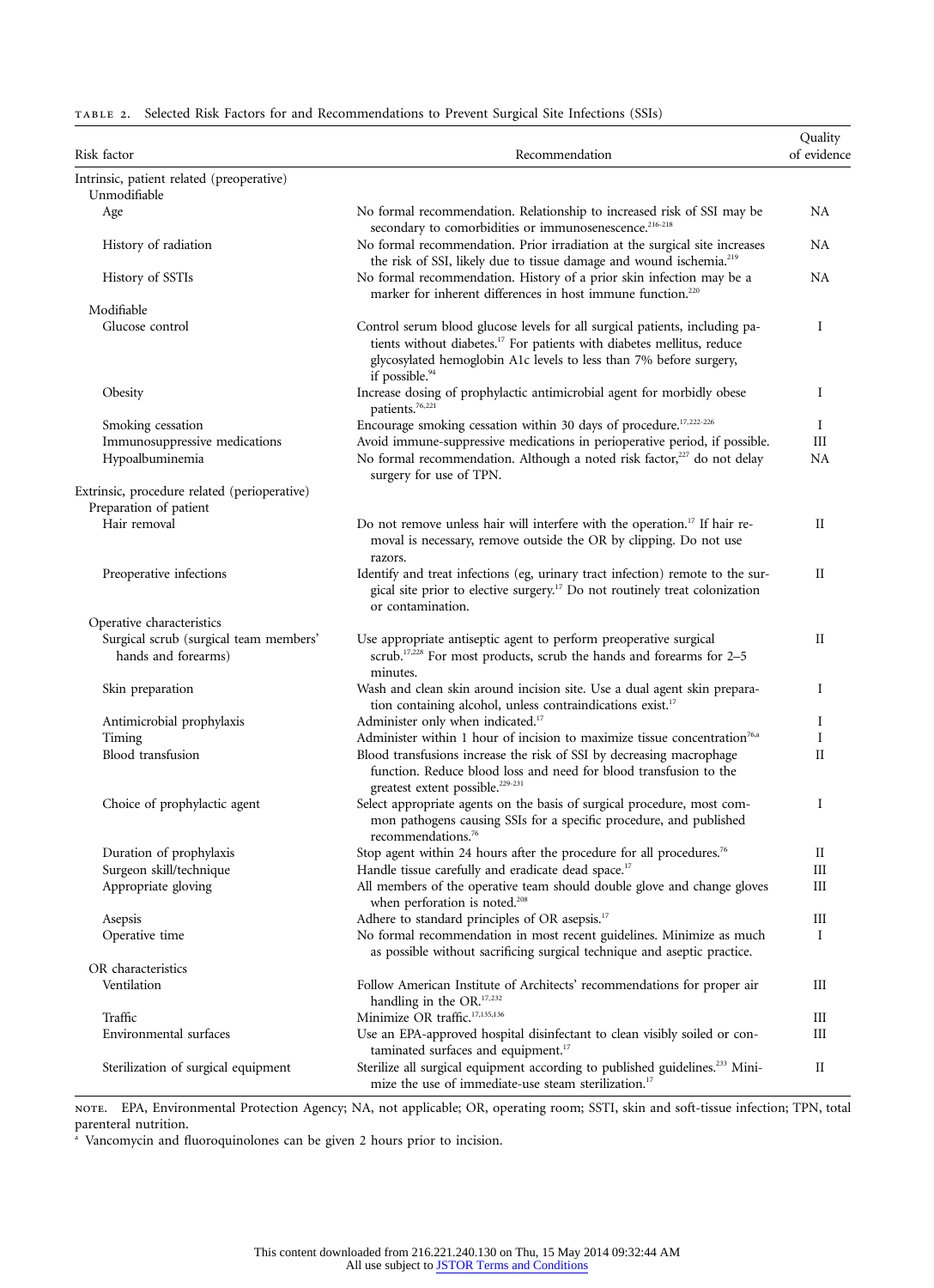by decolonization was associated with a greater than 2-fold reduction in the risk for postoperative infection due to *S. aureus* and an almost 5-fold reduction in risk for deep incisional SSI due to *S. aureus*. 141

- (a) This study was performed in a setting with high baseline rates of SSI and in the absence of MRSA.
- e. In contrast, other trials have failed to demonstrate a benefit.
	- *i*. A prospective, interventional cohort study with a crossover design involving 21,000 patients concluded that universal, rapid screening for MRSA at admission coupled with decolonization of carriers did not reduce the rate of SSI due to MRSA.<sup>142</sup>
	- *ii*. A double-blind randomized controlled trial involving more than 4,000 patients showed that intranasal application of mupirocin, which was not coupled with chlorhexidine bathing, did not significantly reduce the *S. aureus* SSI rate.<sup>143</sup>
		- (a) In a secondary analysis of these data, the use of intranasal mupirocin was associated with an overall decreased rate of nosocomial *S. aureus* infections among the *S. aureus* carriers.
- f. A recently published meta-analysis of 17 studies concluded that decolonization strategies prevent grampositive SSIs, *S. aureus* SSIs, and MRSA SSIs, although there was significant heterogeneity among the trials.<sup>144</sup>
- g. Factors that impact the decision to implement screening for *S. aureus* and decolonization include adherence to basic SSI prevention strategies, baseline rate of SSI due to *S. aureus*, individual patient risk factors for acquiring SSI due to *S. aureus*, availability of resources to implement the protocol, and ability to follow-up on protocol parameters (eg, laboratory results) and adherence.
- h. Routine preoperative decolonization with mupirocin without screening is not currently recommended.  $i$ . Mupirocin resistance has been documented.<sup>145</sup>
- 2. Perform antiseptic wound lavage (quality of evidence: II).
	- a. Wound lavage is a common practice, although the solution used for lavage differs among surgeons.<sup>146</sup>
	- b. Several groups have evaluated whether dilute povidone-iodine lavage of the surgical wound can decrease the risk of SSI. A meta-analysis published in 2010 evaluated 24 randomized controlled trials and concluded that lavage with dilute povidone-iodine decreased the risk of SSI compared with nonantiseptic lavage (RR, 0.64 [95% CI, 0.51-0.82]).<sup>147</sup>
- 3. Perform an SSI risk assessment (quality of evidence: III).
- a. Convene a multidisciplinary team (eg, surgical leadership, hospital administration, quality management services, and infection control) to identify gaps, improve performance, measure compliance, assess impact of interventions, and provide feedback.<sup>148</sup>
- b. Determine baseline SSI rates by surgical specialty, procedure, and/or surgeon to better target your evaluation and interventions.
- 4. Observe and review operating room personnel and the environment of care in the operating room (quality of evidence: III).
	- a. Perform direct observation audits of operating room personnel to assess operating room processes and practices to identify infection control lapses, including but not limited to adherence to process measures (antimicrobial prophylaxis choice, timing and duration protocols, hair removal, etc), surgical hand antisepsis, patient skin preparation, operative technique, surgical attire (wearing and/or laundering outside the operating room), and level of operating room traffic.149-153 Perform remediation when breaches of standards are identified.
		- *i*. Operating room personnel should include surgeons, surgical technologists, anesthesiologists, circulating nurses, residents, medical students, trainees, and device manufacturer representatives.<sup>149</sup>
	- b. Perform direct-observation audits of environmental cleaning practices in the operating room, instrument processing (sterilization), and storage facilities.
		- *i*. Review instrument processing and flash sterilization logs.
		- *ii*. Review maintenance records for operating room heating, ventilation, and air conditioning system, including results of temperature and relative humidity testing, and test for maintenance of positive air pressure in the operating room(s).
	- c. Provide feedback and review infection control measures with operating room and environmental personnel.
- 5. Observe and review practices in the postanesthesia care unit, surgical intensive care unit, and/or surgical ward (quality of evidence: II).
	- a. Perform direct observation audits of hand hygiene practices among all personnel with direct patient contact.<sup>151</sup>
	- b. Evaluate wound care practices.<sup>154</sup>
	- c. Perform direct observation audits of environmental cleaning practices.
	- d. Provide feedback and review infection control measures with staff in these postoperative care settings.
- III. Approaches that should not be considered a routine part of SSI prevention
	- 1. Do not routinely use vancomycin for antimicrobial prophylaxis (quality of evidence: II).<sup>75,76,155</sup>
		- a. Vancomycin should not routinely be used for antimicrobial prophylaxis, but it can be an appropriate agent for specific scenarios. Reserve vancomycin for specific clinical circumstances, such as a proven outbreak of SSI due to MRSA; high endemic rates of SSI due to MRSA; targeted high-risk patients who are at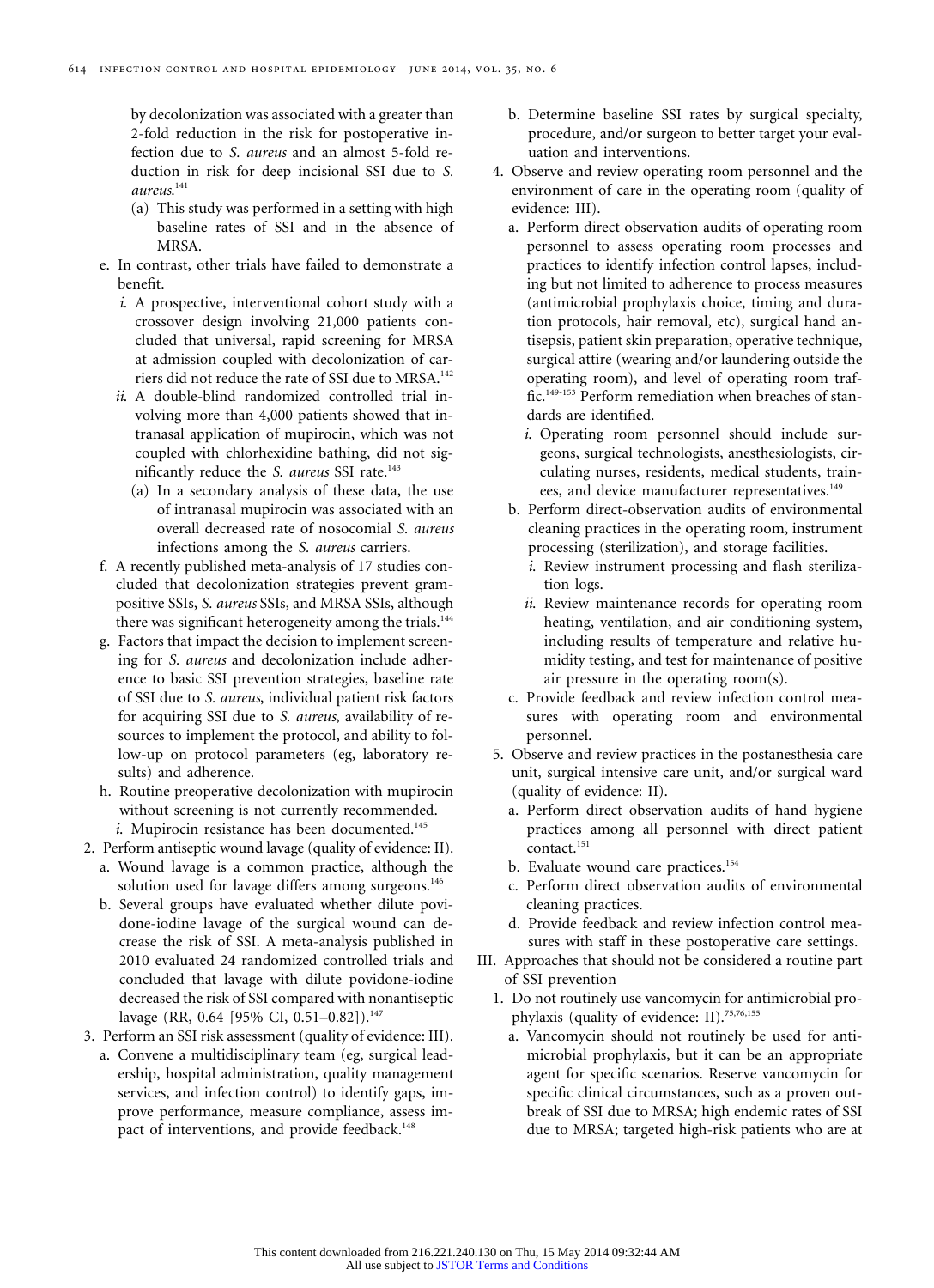increased risk for SSI due to MRSA (including cardiothoracic surgical patients and elderly patients with diabetes); and high-risk surgical procedures in which an implant is placed.<sup>156</sup>

- *i*. No definitions for high endemic rates of SSI due to MRSA have been established.<sup>157</sup>
- *ii*. Studies of the efficacy of vancomycin prophylaxis were published prior to the emergence of community-acquired MRSA.
- b. Two meta-analyses of studies comparing glycopeptides to  $\beta$ -lactam antimicrobial prophylaxis concluded that there was no difference in rates of SSI between the 2 antimicrobial prophylaxis regimens.<sup>144,158</sup>
- c. A meta-analysis of 6 studies concluded that prophylaxis with a glycopeptide and a second agent was protective against SSI due to gram-positive organisms compared with prophylaxis with a  $\beta$ -lactam alone.<sup>144</sup> Of note, the 2 randomized controlled trials included in the metaanalysis combined a glycopeptide with non- $\beta$ -lactam antibiotic(s). Thus, no study has prospectively analyzed the effect of providing both glycopeptides and  $\beta$ -lactam antimicrobials for preoperative antimicrobial prophylaxis. As vancomycin does not have activity against gram-negative pathogens and appears to have less activity against MSSA than  $\beta$ -lactam agents, many experts recommend adding vancomycin to standard antimicrobial prophylaxis for the specific clinical circumstances described above.<sup>76,157-159</sup>
- 2. Do not routinely delay surgery to provide parenteral nutrition (quality of evidence: I).
	- a. Preoperative administration of total parenteral nutrition has not been shown to reduce the risk of SSI in prospective randomized controlled trials and may increase the risk of SSI.<sup>160,161</sup>
	- b. Individual trials comparing enteral and parenteral perioperative nutrition and "immunomodulating" diets containing arginine and/or glutamine with "standard" control diets tend to have very small numbers and fail to show significant differences. Two recent meta-analyses, however, demonstrate reduction in postoperative infectious complication in patients receiving enteral diets containing glutamine and/or arginine administered either before or after the surgical procedure.<sup>162,163</sup>
- 3. Do not routinely use antiseptic-impregnated sutures as a strategy to prevent SSIs (quality of evidence: II).
	- a. Human volunteer studies involving foreign bodies have demonstrated that the presence of surgical sutures decreases the inoculum required to cause an SSI from  $10^6$  to  $10^2$  organisms.<sup>164</sup>
	- b. Some trials have shown that surgical wound closure with triclosan-coated polygactin 910 antimicrobial sutures may decrease the risk of SSI compared with standard sutures. For example, a recent randomized controlled trial of 410 colorectal surgeries concluded

that the rate of SSI decreased more than 50% (9.3% in the control group vs 4.3% among cases;  $P = .05$ ).<sup>165</sup>

- c. In contrast, a recent systematic review and meta-analysis evaluated 7 randomized clinical trials and concluded that neither rates of SSI (odds ratio [OR], 0.77 [95% CI, 0.4–1.51];  $P = .45$  nor rates of wound dehiscence (OR, 1.07 [95% CI, 0.21–5.43];  $P = .93$ ) were statistically different compared with controls.<sup>166</sup> In addition, one small study raised concern about higher rates of wound dehiscence while using these sutures.<sup>167</sup>
- d. The impact of routine use of antiseptic-impregnated sutures on development of resistance to antiseptics is unknown.
- 4. Do not routinely use antiseptic drapes as a strategy to prevent SSIs (quality of evidence: I).
	- a. An incise drape is an adhesive film that covers the surgical incision site to minimize bacterial wound contamination due to endogenous flora. These drapes can be impregnated with antiseptic chemicals, such as iodophors.
	- b. A 2007 Cochrane review of 5 trials concluded that nonantiseptic incise drapes were associated with a higher risk of SSI compared with no incise drape (RR, 1.23 [95% CI,  $1.02-1.48$ ]),<sup>168</sup> although this association may have been caused by one specific study.<sup>169</sup> Two trials (abdominal and cardiac surgical patients) compared iodophor-impregnated drapes to no drapes.170,171 While wound contamination was decreased in one trial,<sup>170</sup> neither trial demonstrated that iodophor-impregnated drapes decreased the rate of SSI. A nonrandomized retrospective study similarly concluded that impregnated drapes do not prevent SSIs after hernia repair.<sup>172</sup>
- IV. Unresolved issues
	- 1. Preoperative bathing with chlorhexidine-containing products.
		- a. Preoperative bathing with agents such as chlorhexidine has been shown to reduce bacterial colonization of the skin.173 Several studies have examined the utility of preoperative showers, but none has definitively proven that they decrease SSI risk. A Cochrane review evaluated the evidence for preoperative bathing or showering with antiseptics for SSI prevention.<sup>174</sup> Six randomized controlled trials evaluating the use of 4% chlorhexidine gluconate were included in the analysis, with no clear evidence of benefit noted. It should be noted that several of these studies had methodological limitations and were conducted several years ago. Thus, the role of preoperative bathing in SSI prevention is still uncertain.
			- *i*. To gain the maximum antiseptic effect of chlorhexidine, adequate levels of CHG must be achieved and maintained on the skin. Typically, adequate levels are achieved by allowing CHG to dry com-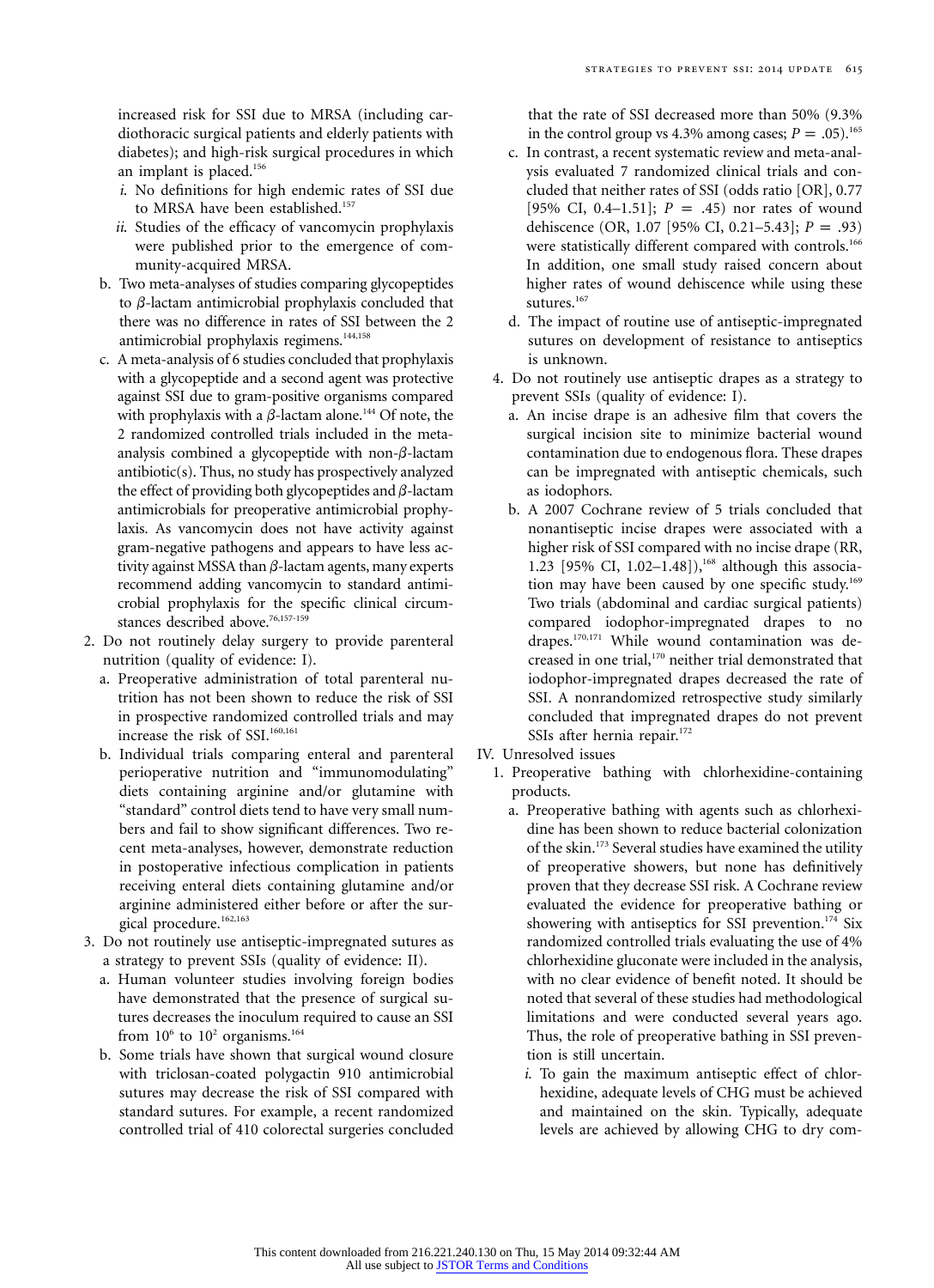pletely. New strategies for preoperative bathing with chlorhexidine, such as preimpregnated cloths, have shown promise,<sup>175,176</sup> but data are currently insufficient to support this approach.

- 2. Preoperative intranasal and pharyngeal chlorhexidine treatment for patients undergoing cardiothoracic procedures.
	- a. Although data from a randomized controlled trial exist to support the use of chlorhexidine nasal cream combined with 0.12% chlorhexidine gluconate mouthwash,<sup>177</sup> chlorhexidine nasal cream is neither approved by the Food and Drug Administration (FDA) nor commercially available in the United States.
- 3. Use of gentamicin-collagen sponges.
	- a. Gentamicin-collagen sponges have been evaluated as a way to decrease SSI among colorectal and cardiac surgical patients.
		- *i*. *Colorectal surgical patients*. Several single-center randomized trials have demonstrated that gentamicin-collagen sponges decrease the risk of SSI following colorectal procedures.<sup>178-180</sup> The rate of SSI was higher with the sponge, however, in a recent large, multicenter randomized clinical trial.<sup>181</sup>
		- *ii*. *Cardiothoracic surgical patients*. Four randomized controlled trials have evaluated the use of gentamicin-collagen sponges in cardiothoracic surgery. Three of these trials demonstrated a decrease in SSIs,<sup>182-184</sup> and one showed no difference.<sup>185</sup> A recent meta-analysis combining these trials concluded that the risk of deep sternal wound infection was significantly lower in patients who received a gentamicin-collagen sponge than in patients who did not (RR, 0.62 [95% CI, 0.39–0.97]) despite significant heterogeneity among the trials.<sup>186</sup>
	- b. Gentamicin-collagen sponges are not currently approved by the FDA for use in the United States.
- 4. Use of bundles to ensure compliance with best practices.
	- a. Bundles have been promoted as methods to improve adherence to best practices.
	- b. Although generally favorable, the use of bundles for the prevention of SSI has led to mixed results, depending on which components are included.59,187,188
	- c. Thus, there is no consensus on the components of an effective bundle to prevent SSIs.

#### section 5: performance measures

I. Internal reporting

These performance measures are intended to support internal hospital quality improvement efforts and do not necessarily address external reporting needs. The process and outcome measures suggested here are derived from published guidelines, other relevant literature, and the opinion of the authors. Report process and outcome measures to senior hospital leadership, nursing leadership, and clinicians who care for patients at risk for SSI.

- A. Process measures
	- 1. Compliance with antimicrobial prophylaxis guidelines.
		- a. Measure the percentage of procedures in which antimicrobial prophylaxis was appropriately provided. Appropriateness includes (1) correct type of agent, (2) start of administration of the agent within 1 hour of incision (2 hours allowed for vancomycin and fluoroquinolones), and (3) discontinuation of the agent within 24 hours after surgery.
			- *i*. Numerator: number of patients who appropriately received antimicrobial prophylaxis.
			- *ii*. Denominator: total number of selected operations performed.
			- *iii*. Multiply by 100 so that the measure is expressed as a percentage.
	- 2. Compliance with hair removal guidelines.
		- a. Measure the percentage of procedures for which hair removal is appropriately performed (ie, clipping, use of a depilatory or no hair removal is performed rather than use of razor).
			- *i*. Numerator: number of patients with appropriate perioperative hair removal.
			- *ii*. Denominator: total number of selected operations performed.
			- *iii*. Multiply by 100 so that the measure is expressed as a percentage.
	- 3. Compliance with perioperative glucose control guidelines.
		- a. Measure the percentage of procedures for which serum glucose is 180 mg/dL or lower within 18– 24 hours after anesthesia end time for all cardiac surgery patients.<sup>60,61,100</sup>
			- *i*. Numerator: number of patients with appropriately maintained serum glucose (180 mg/dL or lower) in the time frame of 18–24 hours after anesthesia end time following cardiac surgery.
			- *ii*. Denominator: total number of cardiac procedures performed.
			- *iii*. Multiply by 100 so that the measure is expressed as a percentage.
- B. Outcome measures
	- 1. SSI rate
		- a. Use NHSN definitions and risk adjustment methods for SSI (available at [http://www.cdc.gov/nhsn](http://www.cdc.gov/nhsn/acute-care-hospital/ssi/index.html) [/acute-care-hospital/ssi/index.html\)](http://www.cdc.gov/nhsn/acute-care-hospital/ssi/index.html).
			- *i*. Numerator: number of patients with an SSI following selected operations.
			- *ii*. Denominator: total number of selected operations performed.
			- *iii*. Multiply by 100 so that the measure is expressed as the number of SSIs per 100 procedures.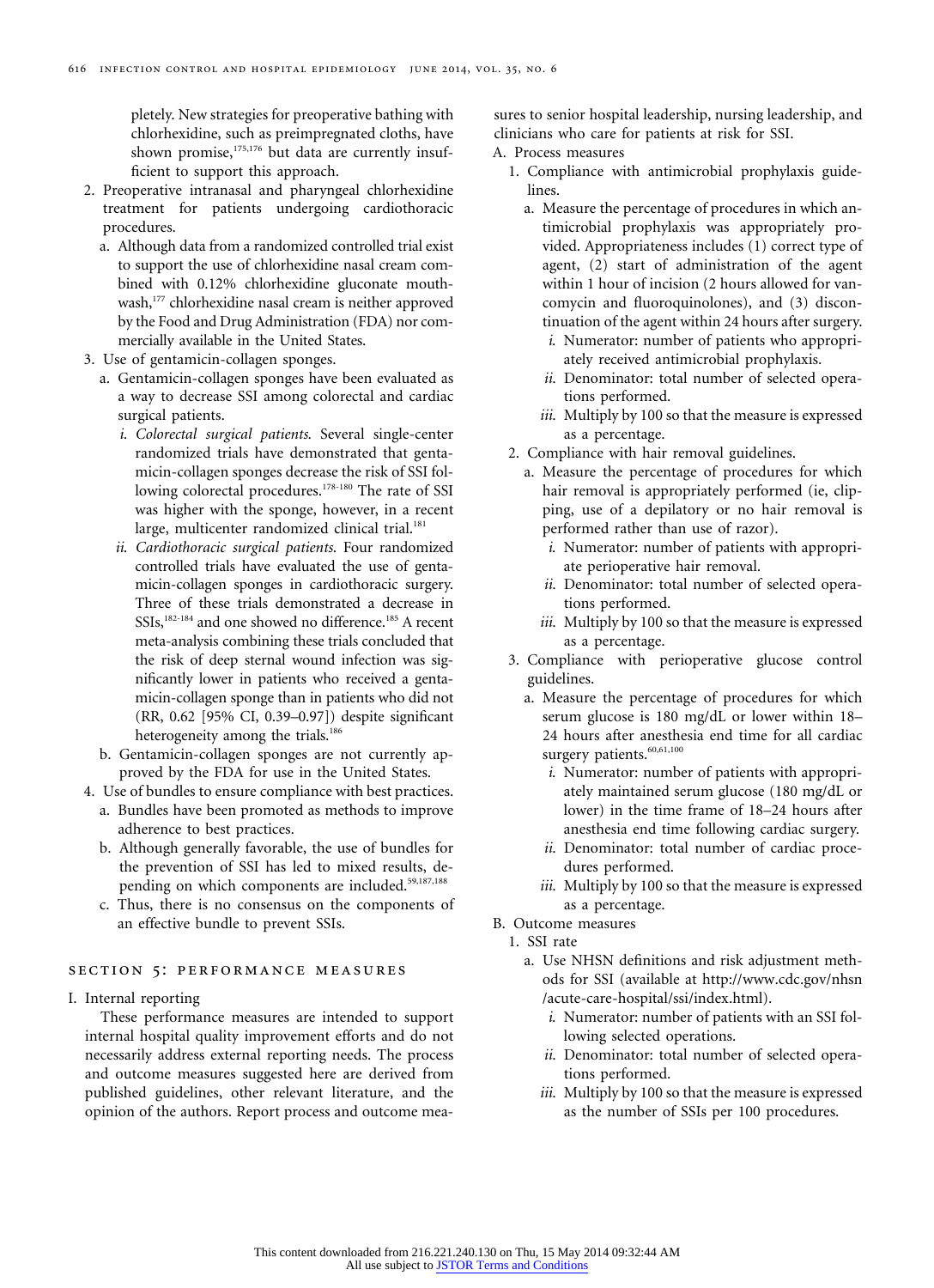- *iv*. Rates of SSI can be risk adjusted using one of 2 methods: stratification using the NHSN risk index<sup>133</sup> or calculation of the standardized infection ratio (SIR).<sup>189</sup> NHSN now promotes the use of SIR over the NHSN risk index for improved risk adjustment potential,<sup>190</sup> and SIR is preferentially used for the national public reporting outcome measure within NHSN.
	- (a) The NHSN risk index is an operation- and patient-specific prospectively applied risk score that predicts SSIs.<sup>191</sup> This risk index includes 3 predictors of increased risk of SSI: (1) estimators of wound microbial contamination, (2) duration of operation, and (3) markers for host susceptibility.<sup>42</sup>
	- (b) SIR is the ratio of the observed number of SSIs (*O*) that occurred compared with the expected number for a surgeon performing a specific type of procedure  $(E; eg, SIR =$ *O*/*E*).<sup>189</sup> The expected number of SSIs can be obtained by multiplying the number of operations done by the surgeon in each procedure risk category by the NHSN rate for the same procedure risk category and dividing by 100. Values that exceed 1.0 indicate that more SSIs occurred than expected. Importantly, SIR can only be calculated if the number of expected HAIs is  $\geq$ 1. Thus, this approach may be more difficult for small surgical programs or if few procedures are performed for any one procedure type.<sup>192</sup>
	- (c) Risk adjustment using logistic regression and the SIR method generally provides better riskadjustment than the basic risk index.190,193
- II. External reporting

There are many challenges in providing useful information to consumers and other stakeholders while preventing unintended adverse consequences of public reporting of HAIs.<sup>194</sup> Recommendations and requirements for public reporting of HAIs have been provided by HICPAC,<sup>195</sup> the Healthcare-Associated Infection Working Group of the Joint Public Policy Committee,<sup>54</sup> the National Quality Forum,<sup>55</sup> and CMS.<sup>196</sup> The following is an example of an external performance measure that is currently required by some healthcare stakeholders and regulators.

- A. Process measures
	- 1. Compliance with CMS antimicrobial prophylaxis guidelines (see the section above on internal reporting in "Section 5: Performance Measures").
		- a. Measure the percentage of procedures in which antimicrobial prophylaxis was appropriately provided. Appropriateness includes correct type of agent, administration of the agent within 1 hour

of incision (2 hours are allowed for vancomycin and fluoroquinolones), and discontinuation of the agent within 24 hours after surgery (48 hours for cardiothoracic procedures).<sup>197</sup>

- 2. Compliance with the CMS guideline for control of postoperative blood glucose in cardiac surgery patients.
	- a. Measure the percentage of procedures in which postoperative blood glucose was appropriately controlled in cardiac surgery patients.
- B. Federal and state requirements
	- 1. Federal requirements
		- a. The CMS published a final rule in the *Federal Register* on August 18, 2011, that includes SSI reporting via the CDC's NHSN in the CMS Hospital IQR program requirements for 2012.196 More specifically, the rule announced a reporting requirement for SSI data for inpatient abdominal hysterectomy and inpatient colon procedures beginning with surgical procedures performed on January 1, 2012.<sup>198</sup>
		- b. The requirements for SSI reporting to NHSN for the IQR program do not preempt or supersede state mandates for SSI reporting to NHSN (ie, hospitals in states with an SSI reporting mandate must abide by their state's requirements, even if they are more extensive than the requirements for this CMS program). NHSN users reporting SSI data to the system must adhere to the definitions and reporting requirements for SSIs as specified in the NHSN Patient Safety Component Protocol Manual.<sup>198</sup> For more information, see [http://www.cdc.gov/nhsn](http://www.cdc.gov/nhsn/acute-care-hospital/ssi/index.html) [/acute-care-hospital/ssi/index.html.](http://www.cdc.gov/nhsn/acute-care-hospital/ssi/index.html)
	- 2. State requirements and collaboratives
		- a. *State requirements*. Hospitals in states that have mandatory SSI reporting requirements must collect and report the data required by the state. For information on state requirements, check with your state or local health department.
		- b. *State collaboratives*. Currently 27 states have implemented voluntary SSI collaboratives. For more information on state collaboratives for SSI, see [http://www.cdc.gov/hai/stateplans/states-w-SSI](http://www.cdc.gov/hai/stateplans/states-w-SSI-collaborative.html) [-collaborative.html.](http://www.cdc.gov/hai/stateplans/states-w-SSI-collaborative.html)
	- 3. External quality initiatives
		- a. Several external quality initiatives focused on SSI prevention are ongoing. The benefits in participation in these external quality initiatives is unknown but may include improvement in the culture of safety and patient outcomes, including decreased rates of SSI. For additional information, see the following:
			- *i*.<http://www.ahrq.gov/qual/haify11.htm#projects>
			- *ii*. [http://www.ihi.org/Engage/Initiatives/Completed](http://www.ihi.org/Engage/Initiatives/Completed/ProjectJOINTS/Pages/default.aspx) [/ProjectJOINTS/Pages/default.aspx](http://www.ihi.org/Engage/Initiatives/Completed/ProjectJOINTS/Pages/default.aspx)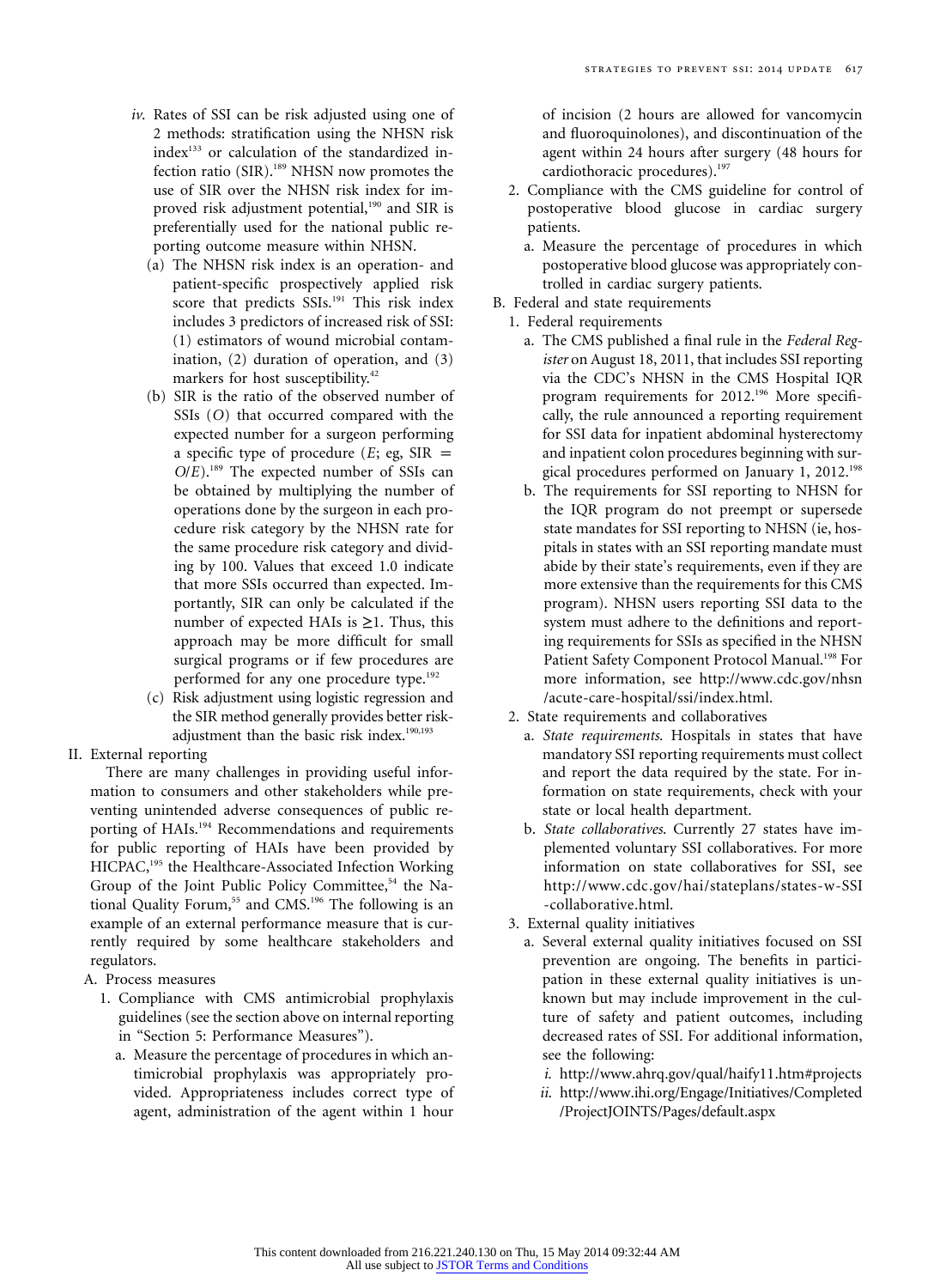#### table 3. Fundamental Elements of Accountability for Healthcare-Associated Infection Prevention

Senior management is responsible for ensuring that the healthcare system supports an infection prevention and control (IPC) program that effectively prevents healthcare-associated infections (HAIs) and the transmission of epidemiologically important pathogens

Senior management is accountable for ensuring that an adequate number of trained personnel are assigned to the IPC program and adequate staffing of other departments that play a key role in HAI prevention (eg, environmental services)

Senior management is accountable for ensuring that healthcare personnel, including licensed and nonlicensed personnel, are adequately trained and competent to perform their job responsibilities

Direct healthcare providers (such as physicians, nurses, aides, and therapists) and ancillary personnel (such as environmental service and equipment processing personnel) are responsible for ensuring that appropriate IPC practices are used at all times (including hand hygiene, standard and isolation precautions, and cleaning and disinfection of equipment and the environment)

Senior and unit leaders are responsible for holding personnel accountable for their actions

IPC leadership is responsible for ensuring that an active program to identify HAIs is implemented, that HAI data are analyzed and regularly provided to those who can use the information to improve the quality of care (eg, unit staff, clinicians, and hospital administrators), and that evidence-based practices are incorporated into the program

Senior and unit leaders are accountable for ensuring that appropriate training and educational programs to prevent HAIs are developed and provided to personnel, patients, and families

Personnel from the IPC program, the laboratory, and information technology departments are responsible for ensuring that systems are in place to support the surveillance program

## section 6: examples of implementation strategies

Accountability is an essential principle for preventing HAIs. It provides the necessary translational link between science and implementation. Without clear accountability, scientifically based implementation strategies will be used in an inconsistent and fragmented way, decreasing their effectiveness in preventing HAIs. Accountability begins with the chief executive officer and other senior leaders who provide the imperative for HAI prevention, thereby making HAI prevention an organizational priority. Senior leadership is accountable for providing adequate resources needed for effective implementation of an HAI prevention program. These resources include necessary personnel (clinical and nonclinical), education, and equipment (Table 3).

The following information identifies implementation strategies that can be used as part of a program to prevent and reduce the risk for SSI. The implementation strategies are organized under 4 concepts: engage, educate, execute, and evaluate.<sup>199</sup>

I. Engage

In the engagement phase, there needs to be clear and effective communication pertaining to the reasons why the SSI implementation strategies are important for patient care. Engagement of senior leadership, physician champions, infection preventionists, and multidisciplinary teams are examples of strategies necessary for initial implementation of a program to reduce SSIs. The following implementation strategies are described in the literature as being essential for the engagement process.

A. *Obtaining support for SSI reduction from senior leadership*. Senior leadership support is an important factor contributing to SSI rate decreases. Senior leadership is also critical for sustaining improvements over time. Senior leadership can include but is not limited to the hospital's board, president, chief operating officer, chief medical officer, and chief nursing officer.<sup>148,200-203</sup>

- B. *Obtaining highly engaged physicians as champions*. Medical and surgical staff engagement is critical for SSI prevention activities and to champion SSI prevention throughout the hospital. Examples include a physician leading an SSI prevention multidisciplinary team and a physician champion who provides education on strategies to reduce SSIs to other physicians and staff.<sup>202,203</sup>
- C. *Use of multidisciplinary teams*. Numerous studies and literature address the effectiveness of multidisciplinary teams to plan, develop, implement, and evaluate efforts to reduce SSIs. The key components of the team include preoperative, intraoperative, and postoperative management of the patient. Teams should include nursing, pharmacy, and physician champions.<sup>148,200,204-207</sup>
- D. *Adopting evidence-based practices and guidelines*. Several studies in the literature focus on the need for hospitals to adopt evidence-based practices and guidelines in an effort to decrease the risk of SSIs. The literature stresses that, although evidence-based interventions can reduce the number of SSIs and improve patient outcomes, implementation of these practices nationally occurs less frequently than is desirable.<sup>10,148,203,208-210</sup>
- E. *Focus on a culture of safety*. The literature supports the need for a culture of safety to successfully implement a program focusing on reducing SSIs. A culture of safety focuses on teamwork, technical processes, and promoting accountability for preventing SSIs throughout the continuum of care.<sup>136,200,202</sup>
- II. Educate

Education pertaining to practices to prevent SSIs is essential for senior leadership, physicians, nurses, and patients and families. The following implementation strat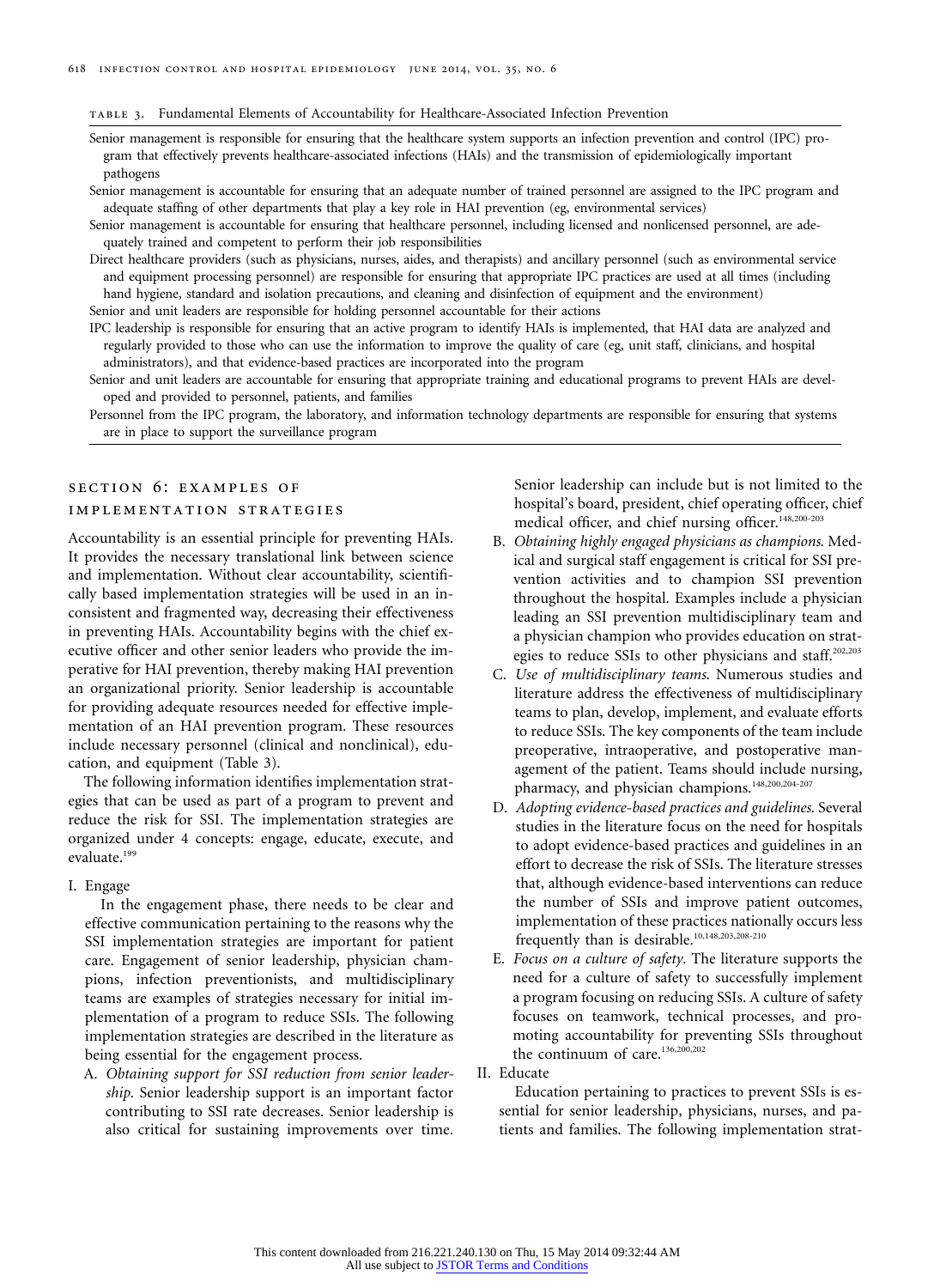egies describe the types of education that can impact SSI rates and who should be the focus of educational efforts.

- A. *Aligned and coordinated SSI education for licensed independent practitioners and staff*. Multidisciplinary education for licensed independent practitioners (physicians and midlevel practitioners) and other practitioner staff (registered nurses) must be aligned and coordinated. The content of the education focuses on the continuum of the patient's care and execution of evidence-based practices to prevent SSIs.<sup>202,203</sup>
- B. *One-to-one education of the surgeon when an SSI issue is identified*. Provide one-to-one education when surgeons have elevated SSI rates and/or when appropriate preventive processes are not being adhered to. This education may be conducted by another surgeon, infection preventionist, quality office, or other qualified individuals. The education should be nonconfrontational with an emphasis on understanding variation in practice rather than judgment. If lack of adherence to evidence-based practices is identified, then an action plan must be developed.<sup>203</sup>
- C. *Education for senior leadership that describes the value and benefits of SSI reduction*. Provide education to executive leadership regarding the value of reducing SSIs, including patient and fiscal outcomes.<sup>131</sup>
- D. *Education for the surgical team on safety science*. Provide education to licensed independent practitioners and staff involved in the care of surgical patients on the science of safety, including the principles of safe system design.<sup>200</sup>
- E. *Specific SSI education for patients and families*. Patient education for reducing SSIs is a major priority for any hospital focused on preventing SSIs. Education strategies such as presurgical classes, television education, and one-to-one education with the patient and family have been used successfully. Educational materials should be provided in multiple languages on the basis of the population served.<sup>131,202,203</sup>
- III. Execute

In the execution phase, the focus is on implementation strategies to reduce barriers and improve adherence with evidence-based practices and reduce the risk of SSIs, including (*a*) standardization of care processes, (*b*) creating redundancy or independent checks, and (*c*) learning from defects when an SSI occurs. As noted above, no consensus exists on the components of an effective bundle to prevent SSIs. Thus, individual hospitals must identify local deficits and create their own bundle.

A. *Use a quality improvement methodology*. Use of quality improvement methodology for designing and implementing a program leads to reduced rates of SSIs. Quality improvement methodologies include Lean Six Sigma, the Comprehensive Unit-Based Safety Program, and the Plan-Do-Check-Act model. Various performance improvement (PI) tools have been used, including dashboards, scorecards, and histograms, to display data.149,200,203,207,211

- B. *Differentiate between adult and pediatric populations*. Pediatric-focused evidence-based practices for reducing SSIs are lacking. Clinical interventions designed for the adult population cannot necessarily be transferred to the pediatric population. Hospital and pediatric surgeons must determine whether adult evidence-based interventions can be safely used with the pediatric population.203
- C. *Use of information technologies (IT)*. IT innovations can be used to simplify and standardize clinical documentation. IT and the electronic medical record can also be used for electronic surveillance, electronic prompts, automatic stops for prophylactic antibiotic orders, and education. Education can be delivered to patients, families, and healthcare workers through different media, including the Internet and television.<sup>148,202,203,212</sup>
- D. *Participation in a collaborative*. Numerous studies have reported that participation in a collaborative can help reduce SSI rates in participating organizations. Collaboratives provide a mechanism for organizations to
	- 1. Utilize valid data, such as with the American College of Surgeons National Surgical Quality Improvement Program;<sup>213</sup>
	- 2. Identify increased morbidity and mortality through comparisons to peer hospitals on a national basis;<sup>213</sup> and
	- 3. Learn through the collaboration process.<sup>161,202,203,205,207,209,213,214</sup>
- E. *Use of preoperative/postoperative order sets*. Standardized order sets can be developed on the basis of evidencebased practices. The order sets should be approved by the medical staff and updated when the evidence-based practices change. The development of order sets is a labor-intensive process necessitating skills and expertise of several disciplines, including surgery, anesthesia, nursing, and pharmacy. All relevant disciplines should be educated in the use of the order sets.<sup>148,202,203</sup>
- F. *Acting on identified SSI issues*. When issues suspected of increasing the risk of SSI are identified, the hospital should take action to resolve the identified issues. Several hospitals conduct root-cause analyses with a multidisciplinary team to identify the cause of the issues and any lack of adherence in the evidence-based practices.<sup>149,202-204</sup>
- G. *Establish a protocol for preoperative testing*. Establish a protocol for procedure-specific preoperative testing to detect medical conditions that increase the risk of SSI. The protocol should focus on nutritional counseling if indicated, smoking cessation if indicated, preadmission infections, and reconciling medications with adjustments prior to surgery if indicated.<sup>202</sup> If high-risk patients are identified through screening, alerts should be added to electronic medical records to ensure that all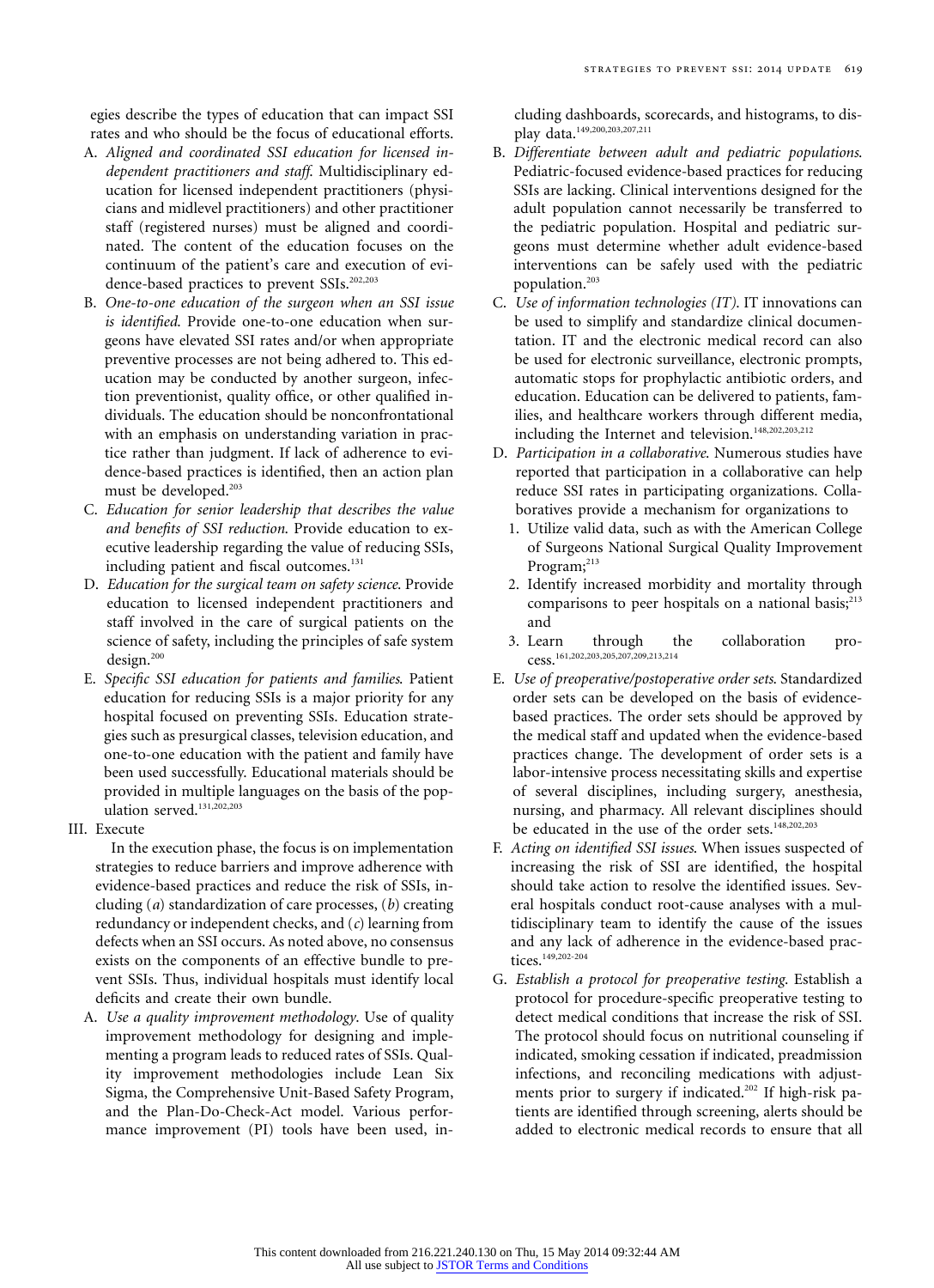members of the perioperative team are aware of the high-risk condition(s).

IV. Evaluate

In the evaluation phase, the focus is on the use of measurement and evaluation tools to determine the effectiveness of implementation strategies in the prevention of SSIs.

- A. *Use of performance improvement tools*. Various PI tools can be used. PI tools include dashboards, scorecards, or histograms to display data. Additional PI tools can include root-cause analysis and failure modes and effects analysis.<sup>148,202,203</sup>
- B. *Direct observation of evidence-based practices*. As part of a hospital's SSI improvement activities, trained observers (eg, infection preventionists, educators, nurses, and physicians) should observe surgery to assure that evidence-based practices have been implemented in the operating room. Direct observation can also be conducted for hand hygiene and surgical hand antisepsis technique. This activity is used to educate and reinforce evidence-based practices with the operating room practitioners.136,149,203,214
- C. *Longitudinal evaluation of SSI rates and compliance rates*. Track the success of the SSI reduction program by evaluating SSI rates over time (ie, before, during, and after the program). If specific practices or processes are identified for improvement, evaluate the compliance with evidence-based practices related to these practices and processes. Feed these data evaluations back to frontline staff.

#### acknowledgments

*Disclaimer*. S.I.B.-T.—The findings and conclusions in this report are those of the authors and do not necessarily represent the official position of the Centers for Disease Control and Prevention.

*Potential conflicts of interest*. E.P.D. reports serving as an advisor/consultant for Merck, Baxter, Ortho-McNeil, Targanta, Rib-X, Affinium, 3M, Schering-Plough, Astellas, CareFusion, Durata, Pfizer, and Applied Medical and receiving grant support from Tetraphase. L.G. reports receiving honoraria from Premier, CareFusion, and *Infection Control Today*. K.S.K. reports receiving grant support and serving as an advisor/consultant for Sage Products. D.J.A., K.P., D.W.B., S.I.B.-T., A.-C.N., L.L.M., L.S., and D.S.Y. report no relevant conflicts of interest.

Infectious Diseases, Box 102359, Duke University Medical Center, Durham, NC 27710 [\(deverick.anderson@duke.edu\)](mailto:deverick.anderson@duke.edu).

### **REFERENCES**

- → 1. Anderson DJ, Kaye KS, Classen D, et al. Strategies to prevent surgical site infections in acute care hospitals. *Infect Control Hosp Epidemiol* 2008;29(suppl 1):S51–S61.
- 2. Yokoe DS, Anderson DJ, Berenholtz SM, et al. Introduction to "A Compendium of Strategies to Prevent Healthcare-Associ-

ated Infections in Acute Care Hospitals: 2014 Updates." *Infect Control Hosp Epidemiol* 2014;35(5):455–459.

- 3. Cruse P. Wound infection surveillance. *Rev Infect Dis* 1981; 3(4):734–737.
	- 4. Graves EJ. *National Hospital Discharge Survey: Annual Summary, 1987*. Series 13, no. 99. Hyattsville, MD: National Center for Health Statistics, 1989.
	- 5. Agency for Healthcare Research and Quality. Healthcare Cost and Utilization Project—statistics on hospital stays. 2013. [http://hcupnet.ahrq.gov/.](http://hcupnet.ahrq.gov/) Accessed February 15, 2013.
	- 6. Scott RD. *The Direct Medical Costs of Healthcare-Associated Infections in U.S. Hospitals and the Benefits of Prevention*. Atlanta: Centers for Disease Control and Prevention, 2009. [http://www.cdc.gov/hai/pdfs/hai/scott\\_costpaper.pdf.](http://www.cdc.gov/hai/pdfs/hai/scott_costpaper.pdf) Accessed December 14, 2013.
- 7. Anderson DJ, Pyatt DG, Weber DJ, Rutala WA. Statewide costs of health care–associated infections: estimates for acute care hospitals in North Carolina. *Am J Infect Control* 2013;41(9): 764–768.
- 8. Lewis SS, Moehring RW, Chen LF, Sexton DJ, Anderson DJ. Assessing the relative burden of hospital-acquired infections in a network of community hospitals. *Infect Control Hosp Epidemiol* 2013;34(11):1229–1230.
- 9. Zimlichman E, Henderson D, Tamir O, et al. Health care– associated infections: a meta-analysis of costs and financial impact on the us health care system. *JAMA Intern Med* 2013; 173(22):2039–2046.
- → 10. Meeks DW, Lally KP, Carrick MM, et al. Compliance with guidelines to prevent surgical site infections: as simple as 1-2-3? *Am J Surg* 2011;201(1):76–83.
- 11. Umscheid CA, Mitchell MD, Doshi JA, Agarwal R, Williams K, Brennan PJ. Estimating the proportion of healthcare-associated infections that are reasonably preventable and the related mortality and costs. *Infect Control Hosp Epidemiol* 2011;32(2): 101–114.
- → 12. Klevens RM, Edwards JR, Richards CL Jr, et al. Estimating health care–associated infections and deaths in U.S. hospitals, 2002. *Public Health Rep* 2007;122(2):160–166.
- $\rightarrow$  13. Cruse PJ, Foord R. The epidemiology of wound infection: a 10-year prospective study of 62,939 wounds. *Surg Clin North Am* 1980;60(1):27–40.
- 14. Anderson DJ, Kaye KS, Chen LF, et al. Clinical and financial outcomes due to methicillin resistant *Staphylococcus aureus*surgical site infection: a multi-center matched outcomes study. *PloS ONE* 2009;4(12):e8305.
- 15. Engemann JJ, Carmeli Y, Cosgrove SE, et al. Adverse clinical and economic outcomes attributable to methicillin resistance among patients with *Staphylococcus aureus* surgical site infection. *Clin Infect Dis* 2003;36(5):592–598.
- Address correspondence to Deverick J. Anderson, MD, MPH, Division of 16. Kirkland KB, Briggs JP, Trivette SL, Wilkinson WE, Sexton DJ. The impact of surgical-site infections in the 1990s: attributable mortality, excess length of hospitalization, and extra costs. *Infect Control Hosp Epidemiol* 1999;20(11):725–730.
	- 17. Mangram AJ, Horan TC, Pearson ML, Silver LC, Jarvis WR; Hospital Infection Control Practices Advisory Committee. Guideline for prevention of surgical site infection, 1999. *Infect Control Hosp Epidemiol* 1999;20(4):250–278.
	- → 18. Apisarnthanarak A, Jones M, Waterman BM, Carroll CM, Bernardi R, Fraser VJ. Risk factors for spinal surgical-site infections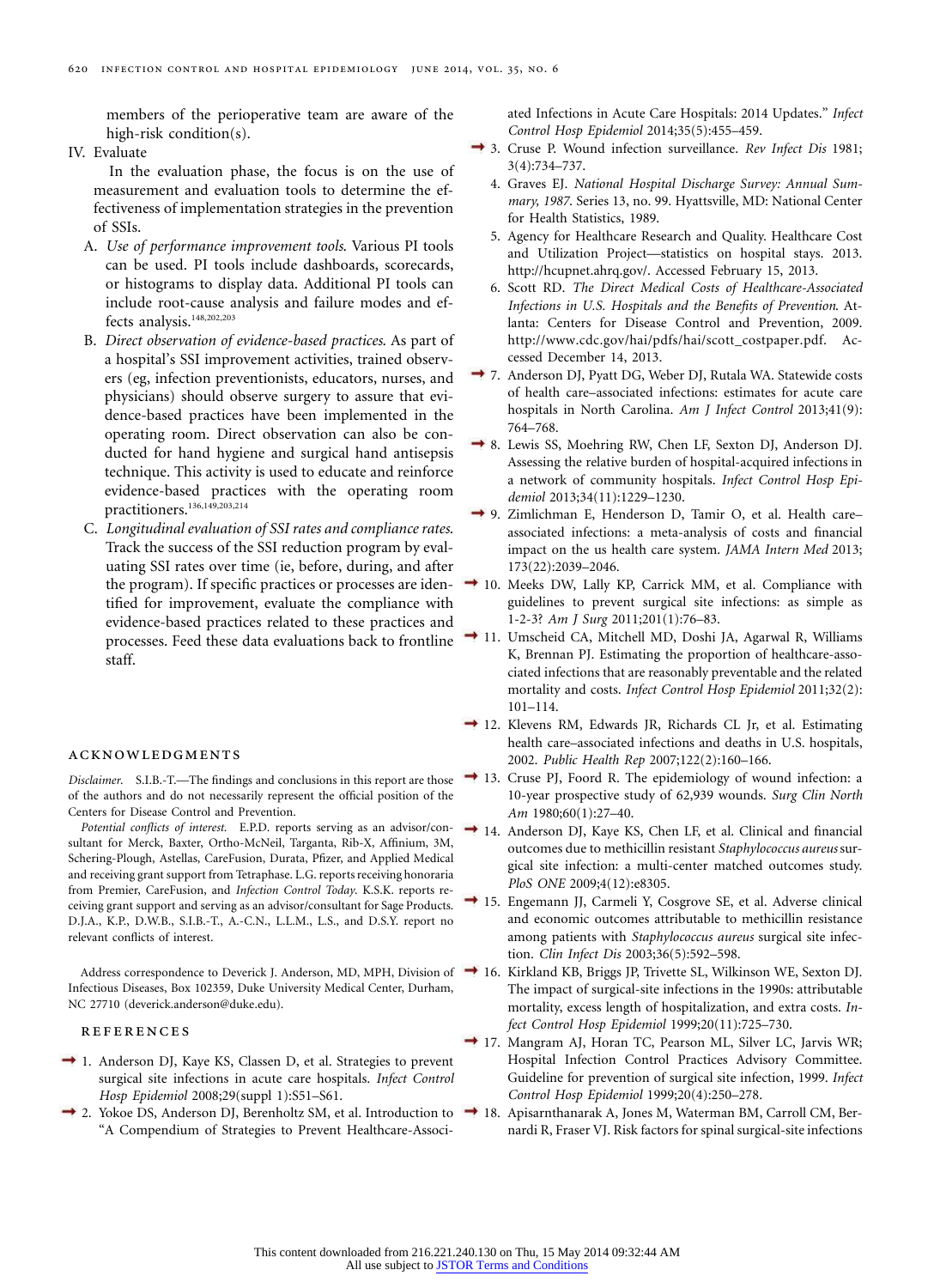in a community hospital: a case-control study. *Infect Control Hosp Epidemiol* 2003;24(1):31–36.

- patterns among patients with surgical wound infections following open heart surgery. *Infect Control Hosp Epidemiol* 1990; 11(2):89–93.
- surgical patients: a case-control study. *J Hosp Infect* 1993;25(4): 239–250.
- 21. Hollenbeak CS, Murphy DM, Koenig S, Woodward RS, Dunchest surgical site infections following coronary artery bypass graft surgery. *Chest* 2000;118(2):397–402.
- 22. VandenBergh MF, Kluytmans JA, van Hout BA, et al. Costdiothoracic surgery. *Infect Control Hosp Epidemiol* 1996;17(12): 786–792.
- 23. Vegas AA, Jodra VM, Garcia ML. Nosocomial infection in surgery wards: a controlled study of increased duration of hospital stays and direct cost of hospitalization. *Eur J Epidemiol* 1993; 9(5):504–510.
- 24. Whitehouse JD, Friedman ND, Kirkland KB, Richardson WJ, Sexton DJ. The impact of surgical-site infections following orthopedic surgery at a community hospital and a university hospital: adverse quality of life, excess length of stay, and extra cost. *Infect Control Hosp Epidemiol* 2002;23(4):183–189.
- 25. Bozic KJ, Katz P, Cisternas M, Ono L, Ries MD, Showstack J. Hospital resource utilization for primary and revision total hip arthroplasty. *J Bone Joint Surg Am* 2005;87(3):570–576.
	- 26. National Healthcare Safety Network. *Surgical Site Infection (SSI) Event*. Atlanta: Centers for Disease Control and Prevention, 2013. [http://www.cdc.gov/nhsn/PDFs/pscManual/9pscSSIcurrent.pdf.](http://www.cdc.gov/nhsn/PDFs/pscManual/9pscSSIcurrent.pdf) Accessed May 1, 2013.
- 27. Condon RE, Schulte WJ, Malangoni MA, Anderson-Teschendorf MJ. Effectiveness of a surgical wound surveillance program. *Arch Surg* 1983;118(3):303–307.
- → 28. Kerstein M, Flower M, Harkavy LM, Gross PA. Surveillance for postoperative wound infections: practical aspects. *Am Surg* 1978;44(4):210–214.
- 29. Mead PB, Pories SE, Hall P, Vacek PM, Davis JH Jr, Gamelli RL. Decreasing the incidence of surgical wound infections: validation of a surveillance-notification program. *Arch Surg* 1986; 121(4):458–461.
- 30. Baker C, Luce J, Chenoweth C, Friedman C. Comparison of 47. Nafziger DA, Lundstrom T, Chandra S, Massanari RM. Infeccase-finding methodologies for endometritis after cesarean section. *Am J Infect Control* 1995;23(1):27–33.
- 31. Cardo DM, Falk PS, Mayhall CG. Validation of surgical wound surveillance. *Infect Control Hosp Epidemiol* 1993;14(4):211–215.
- 32. Ming DY, Chen LF, Miller BA, Anderson DJ. The impact of depth of infection and postdischarge surveillance on rate of surgical-site infections in a network of community hospitals. *Infect Control Hosp Epidemiol* 2012;33(3):276–282.
- 33. Chalfine A, Cauet D, Lin WC, et al. Highly sensitive and efficient computer-assisted system for routine surveillance for surgical site infection. *Infect Control Hosp Epidemiol* 2006;27(8): 794–801.
- 34. Miner AL, Sands KE, Yokoe DS, et al. Enhanced identification of postoperative infections among outpatients. *Emerg Infect Dis* 2004;10(11):1931–1937.
- 35. Yokoe DS, Noskin GA, Cunnigham SM, et al. Enhanced iden-52. Prospero E, Cavicchi A, Bacelli S, Barbadoro P, Tantucci L,

tification of postoperative infections among inpatients. *Emerg Infect Dis* 2004;10(11):1924–1930.

- 19. Boyce JM, Potter-Bynoe G, Dziobek L. Hospital reimbursement 36. Calderwood MS, Kleinman K, Bratzler DW, et al. Use of Medicare claims to identify US hospitals with a high rate of surgical site infection after hip arthroplasty. *Infect Control Hosp Epidemiol* 2013;34(1):31–39.
- 20. Coello R, Glenister H, Fereres J, et al. The cost of infection in 37. Huang SS, Placzek H, Livingston J, et al. Use of Medicare claims to rank hospitals by surgical site infection risk following coronary artery bypass graft surgery. *Infect Control Hosp Epidemiol* 2011;32(8):775–783.
	- agan WC, Fraser VJ. The clinical and economic impact of deep 38. Haley VB, Van Antwerpen C, Tserenpuntsag B, et al. Use of administrative data in efficient auditing of hospital-acquired surgical site infections, New York State 2009–2010. *Infect Control Hosp Epidemiol* 2012;33(6):565–571.
	- effectiveness of perioperative mupirocin nasal ointment in car-39. Burke JP. Infection control—a problem for patient safety. *N Engl J Med* 2003;348(7):651–656.
		- 40. Cullen KA, Hall MJ, Golosinkiy A. Ambulatory surgery in the United States, 2006. *Natl Health Stat Report* 2009;(11):1–25.
		- 41. National action plan to prevent health care–associated infections: roadmap to elimination; ambulatory surgical centers. Department of Health and Human Services website. [http://](http://www.hhs.gov/ash/initiatives/hai/ambulatory_surgical_centers.html) [www.hhs.gov/ash/initiatives/hai/ambulatory\\_surgical\\_centers](http://www.hhs.gov/ash/initiatives/hai/ambulatory_surgical_centers.html) [.html.](http://www.hhs.gov/ash/initiatives/hai/ambulatory_surgical_centers.html) Accessed January 4, 2013.
		- $\rightarrow$  42. Consensus paper on the surveillance of surgical wound infections. The Society for Hospital Epidemiology of America; the Association for Practitioners in Infection Control; the Centers for Disease Control; the Surgical Infection Society. *Infect Control Hosp Epidemiol* 1992;13(10):599–605.
		- 43. Mannien J, Wille JC, Snoeren RL, van den Hof S. Impact of postdischarge surveillance on surgical site infection rates for several surgical procedures: results from the nosocomial surveillance network in the Netherlands. *Infect Control Hosp Epidemiol* 2006;27(8):809–816.
		- 44. Kent P, McDonald M, Harris O, Mason T, Spelman D. Postdischarge surgical wound infection surveillance in a provincial hospital: follow-up rates, validity of data and review of the literature. *ANZ J Surg* 2001;71(10):583–589.
		- → 45. Manian FA. Surveillance of surgical site infections in alternative settings: exploring the current options. *Am J Infect Control* 1997;25(2):102–105.
		- 46. Michelson J. Improved detection of orthopaedic surgical site infections occurring in outpatients. *Clin Orthop Relat Res* 2005(433):218–224.
			- tion control in ambulatory care. *Infect Dis Clin North Am* 1997; 11(2):279–296.
		- 48. Petherick ES, Dalton JE, Moore PJ, Cullum N. Methods for identifying surgical wound infection after discharge from hospital: a systematic review. *BMC Infect Dis* 2006;6:170.
		- 49. Mlangeni D, Babikir R, Dettenkofer M, Daschner F, Gastmeier P, Ruden H. AMBU-KISS: quality control in ambulatory surgery. *Am J Infect Control* 2005;33(1):11–14.
		- 50. Whitby M, McLaws ML, Collopy B, et al. Post-discharge surveillance: can patients reliably diagnose surgical wound infections? *J Hosp Infect* 2002;52(3):155–160.
		- $\rightarrow$  51. Manian FA, Meyer L. Comparison of patient telephone survey with traditional surveillance and monthly physician questionnaires in monitoring surgical wound infections. *Infect Control Hosp Epidemiol* 1993;14(4):216–218.
			-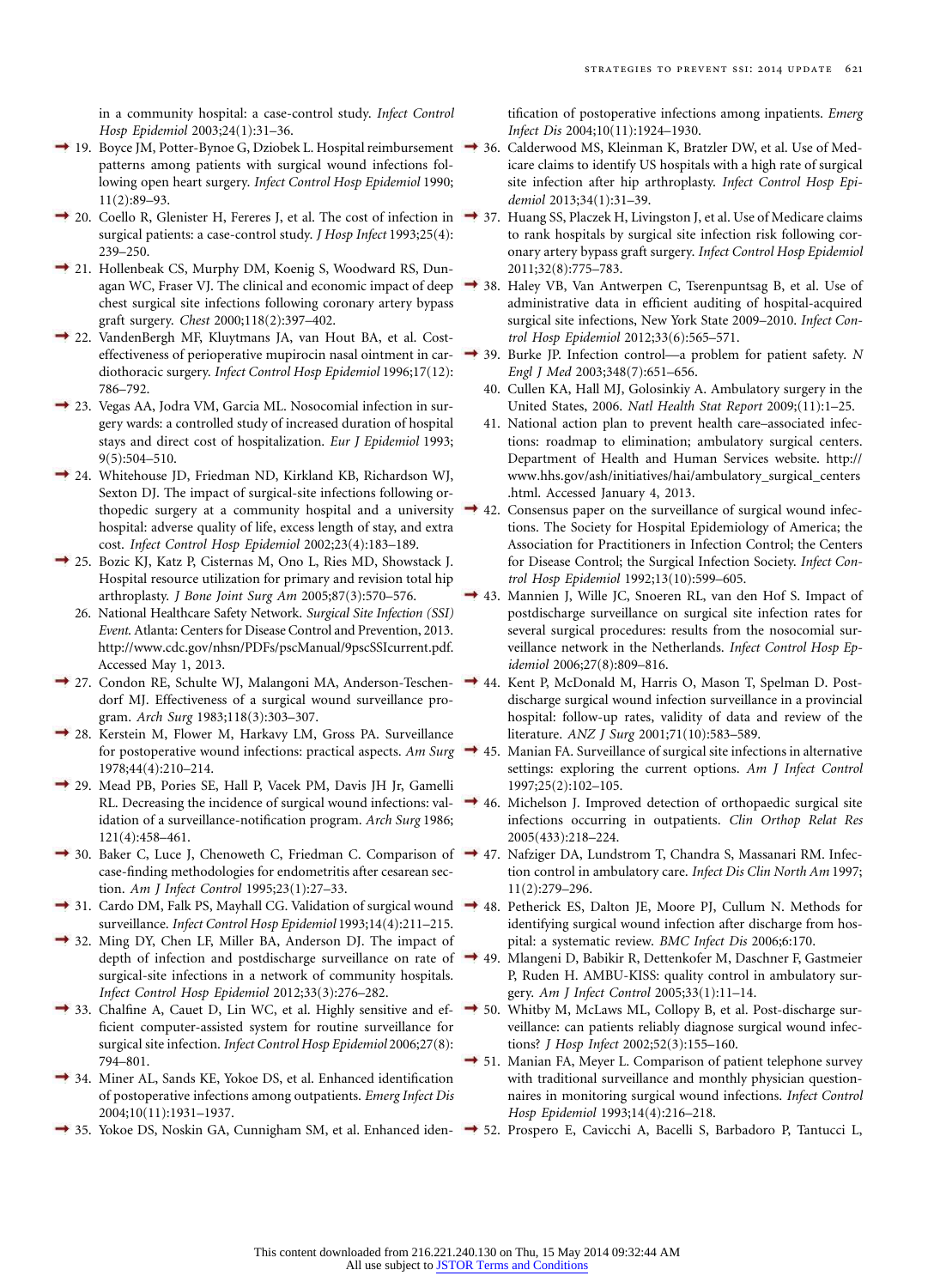D'Errico MM. Surveillance for surgical site infection after hospital discharge: a surgical procedure-specific perspective. *Infect Control Hosp Epidemiol* 2006;27(12):1313–1317.

- 53. Sands K, Vineyard G, Platt R. Surgical site infections occurring after hospital discharge. *J Infect Dis* 1996;173(4):963–970.
	- 54. Healthcare-Associated Infection Working Group of the Joint Public Policy Committee. *Essentials of Public Reporting of Healthcare-Associated Infections: A Tool Kit*. 2007. [http://www](http://www.shea-online.org/Assets/files/Essentials_of_Public_Reporting_Tool_Kit.pdf) [.shea-online.org/Assets/files/Essentials\\_of\\_Public\\_Reporting](http://www.shea-online.org/Assets/files/Essentials_of_Public_Reporting_Tool_Kit.pdf) [\\_Tool\\_Kit.pdf.](http://www.shea-online.org/Assets/files/Essentials_of_Public_Reporting_Tool_Kit.pdf) Accessed January 5, 2013.
	- 55. National Quality Forum (NQF). *National Voluntary Consensus Standards for the Reporting of Healthcare-Associated Infection Data*. Washington, DC: NQF, 2008. [http://www.qualityforum](http://www.qualityforum.org/Publications/2008/03/National_Voluntary_Consensus_Standards_for_the_Reporting_of_Healthcare-Associated_Infection_Data.aspx) [.org/Publications/2008/03/National\\_Voluntary\\_Consensus](http://www.qualityforum.org/Publications/2008/03/National_Voluntary_Consensus_Standards_for_the_Reporting_of_Healthcare-Associated_Infection_Data.aspx) [\\_Standards\\_for\\_the\\_Reporting\\_of\\_Healthcare-Associated](http://www.qualityforum.org/Publications/2008/03/National_Voluntary_Consensus_Standards_for_the_Reporting_of_Healthcare-Associated_Infection_Data.aspx) [\\_Infection\\_Data.aspx.](http://www.qualityforum.org/Publications/2008/03/National_Voluntary_Consensus_Standards_for_the_Reporting_of_Healthcare-Associated_Infection_Data.aspx) Accessed January 6, 2013.
	- 56. National Institute for Health and Clinical Excellence (NICE). *Surgical Site Infection: Prevention and Treatment of Surgical Site Infection*. London: NICE, 2008. [http://www.nice.org.uk](http://www.nice.org.uk/nicemedia/pdf/CG74NICEGuideline.pdf) [/nicemedia/pdf/CG74NICEGuideline.pdf.](http://www.nice.org.uk/nicemedia/pdf/CG74NICEGuideline.pdf) Accessed February 12, 2013.
- 57. Bratzler DW, Houck PM. Antimicrobial prophylaxis for surgery: an advisory statement from the National Surgical Infection Prevention Project. *Clin Infect Dis* 2004;38(12):1706–1715.
- 58. Bratzler DW, Hunt DR. The surgical infection prevention and surgical care improvement projects: national initiatives to improve outcomes for patients having surgery. *Clin Infect Dis* 2006;43(3):322–330.
- 59. Dellinger EP, Hausmann SM, Bratzler DW, et al. Hospitals collaborate to decrease surgical site infections. *Am J Surg* 2005; 190(1):9–15.
	- 60. National Quality Forum (NQF). *Cardiac Surgery Patients with Controlled Postoperative Blood Glucose*. Washington, DC: NQF, 2013[. http://www.qualityforum.org/.](http://www.qualityforum.org/) Accessed January 6, 2013.
- 61. Lazar HL, McDonnell M, Chipkin SR, et al. The Society of Thoracic Surgeons practice guideline series: blood glucose management during adult cardiac surgery. *Ann Thorac Surg* 2009;87(2):663–669.
	- 62. A resource from the Institute of Healthcare Improvement. Institute for Healthcare Improvement (IHI) website. [http://](http://www.ihi.org) [www.ihi.org.](http://www.ihi.org) Accessed January 31, 2007.
	- 63. Griffin FA. Reducing surgical complications. *Jt Comm J Qual Patient Saf* 2007;33(11):660–665.
	- 64. The Joint Commission. *National Patient Safety Goals Effective January 1, 2013*. Oakbrook Terrace, IL: The Joint Commission, 2013. [http://www.jointcommission.org/assets/1/18](http://www.jointcommission.org/assets/1/18/NPSG_Chapter_Jan2013_HAP.pdf) [/NPSG\\_Chapter\\_Jan2013\\_HAP.pdf.](http://www.jointcommission.org/assets/1/18/NPSG_Chapter_Jan2013_HAP.pdf) Accessed March 1, 2013.
- 65. Centers for Medicare & Medicaid Services. Medicare program; hospital inpatient prospective payment systems for acute care hospitals and the long-term care hospital prospective payment system and fiscal year 2013 rates; hospitals' resident caps for graduate medical education payment purposes; quality reporting requirements for specific providers and for ambulatory surgical centers. Final rule. *Fed Regist* 2012;77(170):53257– 53750.
- $\rightarrow$  66. Centers for Medicare & Medicaid Services. Medicare program; hospital inpatient value-based purchasing program. Final rule. *Fed Regist* 2011;76(88):26490–26547.
- 67. van Kasteren ME, Mannien J, Kullberg BJ, et al. Quality im-

ation of a multi-site intervention by time series analysis. *J Antimicrob Chemother* 2005;56(6):1094–1102.

- 68. Schweon S. Stamping out surgical site infections. *RN* 2006; 69(8):36–40.
- 69. Torpy JM, Burke A, Glass RM. JAMA patient page: wound infections. *JAMA* 2005;294(16):2122.
- 70. Kanter G, Connelly NR, Fitzgerald J. A system and process redesign to improve perioperative antibiotic administration. *Anesth Analg* 2006;103(6):1517–1521.
- 71. Pestotnik SL, Classen DC, Evans RS, Burke JP. Implementing antibiotic practice guidelines through computer-assisted decision support: clinical and financial outcomes. *Ann Intern Med* 1996;124(10):884–890.
- 72. Webb AL, Flagg RL, Fink AS. Reducing surgical site infections through a multidisciplinary computerized process for preoperative prophylactic antibiotic administration. *Am J Surg* 2006; 192(5):663–668.
- 73. Nair BG, Newman SF, Peterson GN, Wu WY, Schwid HA. Feedback mechanisms including real-time electronic alerts to achieve near 100% timely prophylactic antibiotic administration in surgical cases. *Anesth Analg* 2010;111(5):1293–1300.
- 74. Berger RG, Kichak JP. Computerized physician order entry: helpful or harmful? *J Am Med Inform Assoc* 2004;11(2):100– 103.
	- 75. Antimicrobial prophylaxis for surgery. *Treat Guidel Med Lett* 2009;7(82):47–52.
- 76. Bratzler DW, Dellinger EP, Olsen KM, et al. Clinical practice guidelines for antimicrobial prophylaxis in surgery. *Am J Health Syst Pharm* 2013;70(3):195–283.
- 77. Steinberg JP, Braun BI, Hellinger WC, et al. Timing of antimicrobial prophylaxis and the risk of surgical site infections: results from the Trial to Reduce Antimicrobial Prophylaxis Errors. *Ann Surg* 2009;250(1):10–16.
- 78. van Kasteren ME, Mannien J, Ott A, Kullberg BJ, de Boer AS, Gyssens IC. Antibiotic prophylaxis and the risk of surgical site infections following total hip arthroplasty: timely administration is the most important factor. *Clin Infect Dis* 2007;44(7): 921–927.
- 79. Soriano A, Bori G, Garcia-Ramiro S, et al. Timing of antibiotic prophylaxis for primary total knee arthroplasty performed during ischemia. *Clin Infect Dis* 2008;46(7):1009–1014.
- 80. Akinyoola AL, Adegbehingbe OO, Odunsi A. Timing of antibiotic prophylaxis in tourniquet surgery. *J Foot Ankle Surg* 2011;50(4):374–376.
- 81. Harbarth S, Samore MH, Lichtenberg D, Carmeli Y. Prolonged antibiotic prophylaxis after cardiovascular surgery and its effect on surgical site infections and antimicrobial resistance. *Circulation* 2000;101(25):2916–2921.
- ◆ 82. McDonald M, Grabsch E, Marshall C, Forbes A. Single- versus multiple-dose antimicrobial prophylaxis for major surgery: a systematic review. *Aust N Z J Surg* 1998;68(6):388–396.
- → 83. Coakley BA, Sussman ES, Wolfson TS, et al. Postoperative antibiotics correlate with worse outcomes after appendectomy for nonperforated appendicitis. *J Am Coll Surg* 2011;213(6):778– 783.
- 84. Cannon JA, Altom LK, Deierhoi RJ, et al. Preoperative oral antibiotics reduce surgical site infection following elective colorectal resections. *Dis Colon Rectum* 2012;55(11):1160–1166.
- provement of surgical prophylaxis in Dutch hospitals: evalu-  $\rightarrow$  85. Englesbe MJ, Brooks L, Kubus J, et al. A statewide assessment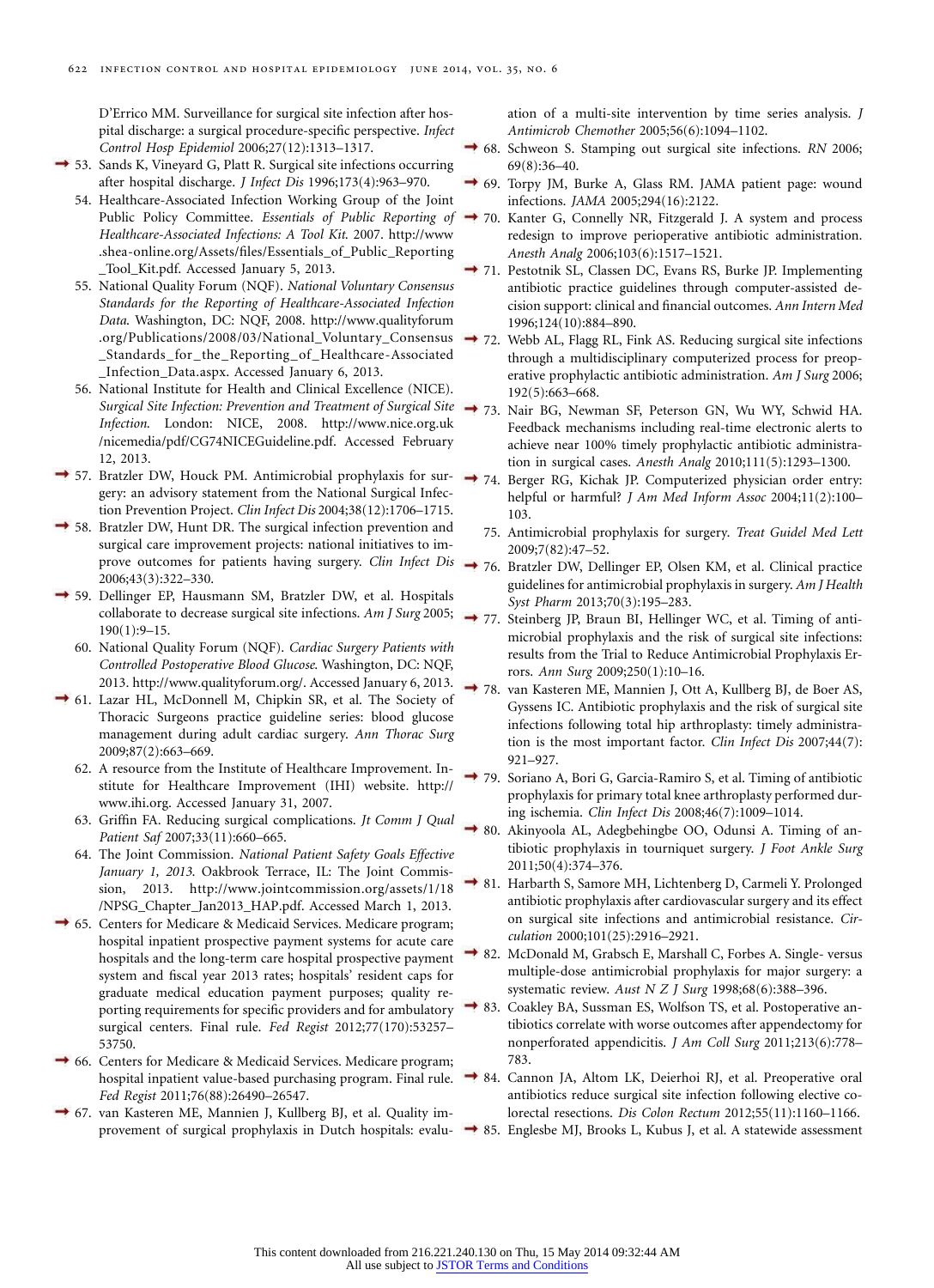of surgical site infection following colectomy: the role of oral antibiotics. *Ann Surg* 2010;252(3):514–519.

- 86. Fry DE. Colon preparation and surgical site infection. Am J<sup>1</sup> 104. Melling AC, Ali B, Scott EM, Leaper DJ. Effects of preoperative *Surg* 2011;202(2):225–232.
- 87. Hendren S, Fritze D, Banerjee M, et al. Antibiotic choice is independently associated with risk of surgical site infection 2013;257(3):469–475.
- 88. Lewis RT. Oral versus systemic antibiotic prophylaxis in elective message from the 1990s. *Can J Surg* 2002;45(3):173–180.
	- 89. Nelson RL, Glenny AM, Song F. Antimicrobial prophylaxis for colorectal surgery. *Cochrane Database Syst Rev* 2009;(1): CD001181.
- 90. Deierhoi RJ, Dawes LG, Vick C, Itani KM, Hawn MT. Choice of intravenous antibiotic prophylaxis for colorectal surgery does matter. *J Am Coll Surg* 2013;217(5):763–769.
- $\rightarrow$  91. Toneva GD, Deierhoi RJ, Morris M, et al. Oral antibiotic bowel  $\rightarrow$  108. preparation reduces length of stay and readmissions after colorectal surgery. *J Am Coll Surg* 2013;216(4):756–762.
	- 92. Guenaga KF, Matos D, Wille-Jorgensen P. Mechanical bowel preparation for elective colorectal surgery. *Cochrane Database Syst Rev* 2011;(9):CD001544.
	- 93. Tanner J, Woodings D, Moncaster K. Preoperative hair removal to reduce surgical site infection. *Cochrane Database Syst Rev* 110. 2006;(3):CD004122.
- 94. Dronge AS, Perkal MF, Kancir S, Concato J, Aslan M, Rosenthal RA. Long-term glycemic control and postoperative infectious complications. *Arch Surg* 2006;141(4):375–380.
- 95. Golden SH, Peart-Vigilance C, Kao WH, Brancati FL. Perioperative glycemic control and the risk of infectious complications in a cohort of adults with diabetes. *Diabetes Care* 1999; 22(9):1408–1414.
- 96. Olsen MA, Nepple JJ, Riew KD, et al. Risk factors for surgical site infection following orthopaedic spinal operations. *J Bone Joint Surg Am* 2008;90(1):62–69.
- 97. Kwon S, Thompson R, Dellinger P, Yanez D, Farrohki E, Flum D. Importance of perioperative glycemic control in general  $s$ . Information of performance of performance of the Surgical Care and Outcomes As-<br>surgery: a report from the Surgical Care and Outcomes Assessment Program. *Ann Surg* 2013;257(1):8–14.
- 98. Umpierrez GE, Smiley D, Jacobs S, et al. Randomized study of basal-bolus insulin therapy in the inpatient management of patients with type 2 diabetes undergoing general surgery (RABBIT 2 surgery). *Diabetes Care* 2011;34(2):256–261.
- 99. Jacobi J, Bircher N, Krinsley J, et al. Guidelines for the use of an insulin infusion for the management of hyperglycemia in critically ill patients. *Crit Care Med* 2012;40(12):3251–3276.
- 100. Umpierrez GE, Hellman R, Korytkowski MT, et al. Manage- 115. Maiwald M, Chan ES. The forgotten role of alcohol: a systemment of hyperglycemia in hospitalized patients in non–critical care setting: an endocrine society clinical practice guideline. *J Clin Endocrinol Metab* 2012;97(1):16–38.
- 101. Gandhi GY, Nuttall GA, Abel MD, et al. Intensive intraoper-116. Darouiche RO, Wall MJ Jr, Itani KM, et al. Chlorhexidineative insulin therapy versus conventional glucose management during cardiac surgery: a randomized trial. *Ann Intern Med* 2007;146(4):233–243.
- 102. Sessler DI. Complications and treatment of mild hypothermia. *Anesthesiology* 2001;95(2):531–543.
- 103. Kurz A, Sessler DI, Lenhardt R; Study of Wound Infection and Temperature Group. Perioperative normothermia to reduce the

incidence of surgical-wound infection and shorten hospitalization. *N Engl J Med* 1996;334(19):1209–1215.

- warming on the incidence of wound infection after clean surgery: a randomised controlled trial. *Lancet* 2001;358(9285): 876–880.
- after colectomy: a population-based cohort study. *Ann Surg* 105. Wong PF, Kumar S, Bohra A, Whetter D, Leaper DJ. Randomized clinical trial of perioperative systemic warming in major elective abdominal surgery. *Br J Surg* 2007;94(4):421–426.
- colon surgery: a randomized study and meta-analysis send a 106. Belda FJ, Aguilera L, Garcia de la Asuncion J, et al. Supplemental perioperative oxygen and the risk of surgical wound infection: a randomized controlled trial. *JAMA* 2005;294(16): 2035–2042.
	- → 107. Greif R, Akca O, Horn EP, Kurz A, Sessler DI; Outcomes Research Group. Supplemental perioperative oxygen to reduce the incidence of surgical-wound infection. *N Engl J Med* 2000; 342(3):161–167.
		- Bickel A, Gurevits M, Vamos R, Ivry S, Eitan A. Perioperative hyperoxygenation and wound site infection following surgery for acute appendicitis: a randomized, prospective, controlled trial. *Arch Surg* 2011;146(4):464–470.
	- <sup>1</sup> 109. Meyhoff CS, Wetterslev J, Jorgensen LN, et al. Effect of high perioperative oxygen fraction on surgical site infection and pulmonary complications after abdominal surgery: the PROXI randomized clinical trial. *JAMA* 2009;302(14):1543–1550.
		- Pryor KO, Fahey TJ 3rd, Lien CA, Goldstein PA. Surgical site infection and the routine use of perioperative hyperoxia in a general surgical population: a randomized controlled trial. *JAMA* 2004;291(1):79–87.
	- 111. Schietroma M, Carlei F, Cecilia EM, Piccione F, Bianchi Z, Amicucci G. Colorectal infraperitoneal anastomosis: the effects of perioperative supplemental oxygen administration on the anastomotic dehiscence. *J Gastrointest Surg* 2012;16(2):427– 434.
	- 112. Schietroma M, Cecilia EM, Carlei F, et al. Prevention of anastomotic leakage after total gastrectomy with perioperative supplemental oxygen administration: a prospective randomized, double-blind, controlled, single-center trial. *Ann Surg Oncol*
	- 113. Meyhoff CS, Jorgensen LN, Wetterslev J, Christensen KB, Rasmussen LS. Increased long-term mortality after a high perioperative inspiratory oxygen fraction during abdominal surgery: follow-up of a randomized clinical trial. *Anesth Analg* 2012; 115(4):849–854.
	- 114. Qadan M, Akca O, Mahid SS, Hornung CA, Polk HC Jr. Perioperative supplemental oxygen therapy and surgical site infection: a meta-analysis of randomized controlled trials. *Arch Surg* 2009;144(4):359–366.
		- atic review and meta-analysis of the clinical efficacy and perceived role of chlorhexidine in skin antisepsis. *PloS ONE* 2012; 7(9):e44277.
		- alcohol versus povidone-iodine for surgical-site antisepsis. *N Engl J Med* 2010;362(1):18–26.
	- 117. Swenson BR, Hedrick TL, Metzger R, Bonatti H, Pruett TL, Sawyer RG. Effects of preoperative skin preparation on postoperative wound infection rates: a prospective study of 3 skin preparation protocols. *Infect Control Hosp Epidemiol* 2009; 30(10):964–971.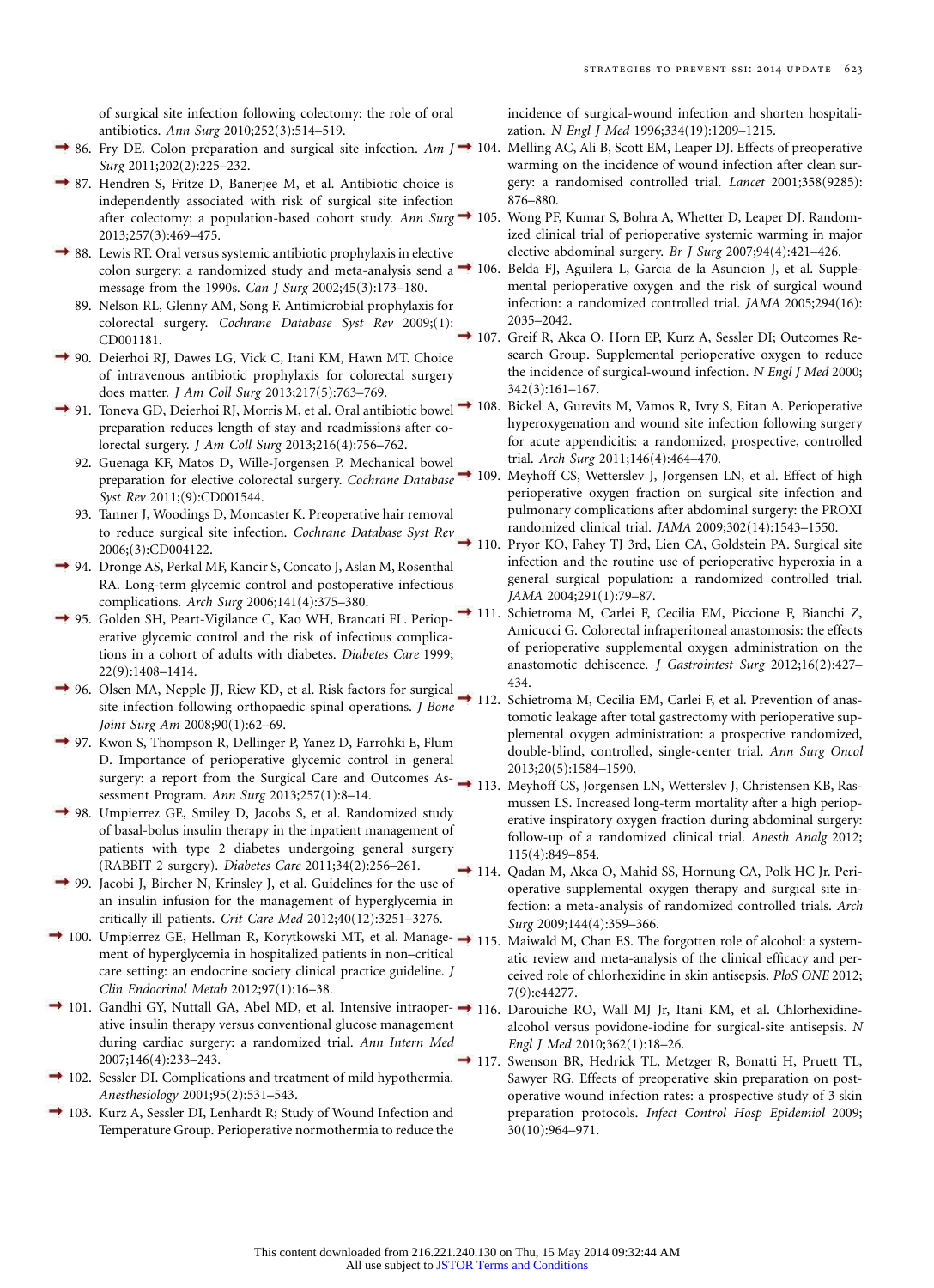- 118. Aly R, Maibach HI. Comparative antibacterial efficacy of a 2- 135. Andersson AE, Bergh I, Karlsson J, Eriksson BI, Nilsson K. minute surgical scrub with chlorhexidine gluconate, povidoneiodine, and chloroxylenol sponge-brushes. *Am J Infect Control* 1988;16(4):173–177.
- 119. Larson E. Guideline for use of topical antimicrobial agents. 136. Crolla RM, van der Laan L, Veen EJ, Hendriks Y, van Schendel *Am J Infect Control* 1988;16(6):253–266.
- <sup>1</sup> 120. Edwards JP, Ho AL, Tee MC, Dixon E, Ball CG. Wound protectors reduce surgical site infection: a meta-analysis of randomized controlled trials. *Ann Surg* 2012;256(1):53–59.
- 121. Haynes AB, Weiser TG, Berry WR, et al. A surgical safety ulation. *N Engl J Med* 2009;360(5):491–499.
- 122. Weiser TG, Haynes AB, Dziekan G, Berry WR, Lipsitz SR, Gawande AA. Effect of a 19-item surgical safety checklist during urgent operations in a global patient population. *Ann Surg* 139. Nicholson MR, Huesman LA. Controlling the usage of intra-2010;251(5):976–980.
- 123. van Klei WA, Hoff RG, van Aarnhem EE, et al. Effects of the introduction of the WHO "Surgical Safety Checklist" on inhospital mortality: a cohort study. *Ann Surg* 2012;255(1):44– 140. Walsh EE, Greene L, Kirshner R. Sustained reduction in meth-49.
- <sup>1</sup> 124. Haley RW, Culver DH, White JW, et al. The efficacy of infection surveillance and control programs in preventing nosocomial  $\rightarrow$  141. infections in US hospitals. *Am J Epidemiol* 1985;121(2):182– 205.
- 125. Lee JT. Wound infection surveillance. *Infect Dis Clin North Am* 142. Harbarth S, Fankhauser C, Schrenzel J, et al. Universal screen-1992;6(3):643–656.
- 126. Calderwood MS, Ma A, Khan YM, et al. Use of Medicare diagnosis and procedure codes to improve detection of surgical site infections following hip arthroplasty, knee arthroplasty, and  $\rightarrow$  143. Perl TM, Cullen JJ, Wenzel RP, et al. Intranasal mupirocin to vascular surgery. *Infect Control Hosp Epidemiol* 2012;33(1):40– 49.
- 127. Bolon MK, Hooper D, Stevenson KB, et al. Improved sur-144. Schweizer M, Perencevich E, McDanel J, et al. Effectiveness of veillance for surgical site infections after orthopedic implantation procedures: extending applications for automated data. *Clin Infect Dis* 2009;48(9):1223–1229.
- 128. Gerbier-Colomban S, Bourjault M, Cetre JC, Baulieux J, Metzger MH. Evaluation study of different strategies for detecting 145 Miller MA Dec surgical site infections using the hospital information system at Lyon University Hospital, France. *Ann Surg* 2012;255(5): 896–900.
- 129. Yokoe DS, Khan Y, Olsen MA, et al. Enhanced surgical site infection surveillance following hysterectomy, vascular, and colorectal surgery. *Infect Control Hosp Epidemiol* 2012;33(8):768– 773.
	- 130. Jamtvedt G, Young JM, Kristoffersen DT, O'Brien MA, Oxman AD. Audit and feedback: effects on professional practice and health care outcomes. *Cochrane Database Syst Rev* 2006;(2): CD000259.
- 131. Skoufalos A, Clarke JL, Napp M, et al. Improving awareness of best practices to reduce surgical site infection: a multistakeholder approach. *Am J Med Qual* 2012;27(4):297–304.
	- [www.aorn.org/.](http://www.aorn.org/) Accessed March 23, 2013.
- 133. Culver DH, Horan TC, Gaynes RP, et al; National Nosocomial Infections Surveillance System. Surgical wound infection rates by wound class, operative procedure, and patient risk index.  $\rightarrow$  150. *Am J Med* 1991;91(3B):152S–157S.
- 134. Loftus RW, Brown JR, Koff MD, et al. Multiple reservoirs contribute to intraoperative bacterial transmission. *Anesth Analg* 2012;114(6):1236–1248.
- Traffic flow in the operating room: an explorative and descriptive study on air quality during orthopedic trauma implant surgery. *Am J Infect Control* 2012;40(8):750–755.
- C, Kluytmans J. Reduction of surgical site infections after implementation of a bundle of care. *PloS ONE* 2012;7(9):e44599.
- 137. van Rijen M, Bonten M, Wenzel R, Kluytmans J. Mupirocin ointment for preventing *Staphylococcus aureus* infections in nasal carriers. *Cochrane Database Syst Rev* 2008;(4):CD006216.
- checklist to reduce morbidity and mortality in a global pop-138. Wilcox MH, Hall J, Pike H, et al. Use of perioperative mupirocin to prevent methicillin-resistant *Staphylococcus aureus* (MRSA) orthopaedic surgical site infections. *J Hosp Infect* 2003; 54(3):196–201.
	- nasal mupirocin does impact the rate of *Staphylococcus aureus* deep sternal wound infections in cardiac surgery patients. *Am J Infect Control* 2006;34(1):44–48.
	- icillin-resistant *Staphylococcus aureus* wound infections after cardiothoracic surgery. *Arch Intern Med* 2011;171(1):68–73.
	- Bode LG, Kluytmans JA, Wertheim HF, et al. Preventing surgical-site infections in nasal carriers of *Staphylococcus aureus*. *N Engl J Med* 2010;362(1):9–17.
	- ing for methicillin-resistant *Staphylococcus aureus* at hospital admission and nosocomial infection in surgical patients. *JAMA* 2008;299(10):1149–1157.
	- prevent postoperative *Staphylococcus aureus* infections. *N Engl J Med* 2002;346(24):1871–1877.
	- a bundled intervention of decolonization and prophylaxis to decrease Gram positive surgical site infections after cardiac or orthopedic surgery: systematic review and meta-analysis. *BMJ*
	- 145. Miller MA, Dascal A, Portnoy J, Mendelson J. Development of mupirocin resistance among methicillin-resistant *Staphylococcus aureus* after widespread use of nasal mupirocin ointment. *Infect Control Hosp Epidemiol* 1996;17(12):811–813.
	- 146. Whiteside OJ, Tytherleigh MG, Thrush S, Farouk R, Galland RB. Intra-operative peritoneal lavage—who does it and why? *Ann R Coll Surg Engl* 2005;87(4):255–258.
	- 147. Fournel I, Tiv M, Soulias M, Hua C, Astruc K, Aho Glele LS. Meta-analysis of intraoperative povidone-iodine application to prevent surgical-site infection. *Br J Surg* 2010;97(11):1603– 1613.
	- 148. Thompson KM, Oldenburg WA, Deschamps C, Rupp WC, Smith CD. Chasing zero: the drive to eliminate surgical site infections. *Ann Surg* 2011;254(3):430–436.
- 132. Association of periOperative Registered Nurses. 2013. [http://](http://www.aorn.org/) 149. Haessler S, Connelly NR, Kanter G, et al. A surgical site infection cluster: the process and outcome of an investigation the impact of an alcohol-based surgical antisepsis product and human behavior. *Anesth Analg* 2010;110(4):1044–1048.
	- Panahi P, Stroh M, Casper DS, Parvizi J, Austin MS. Operating room traffic is a major concern during total joint arthroplasty. *Clin Orthop Relat Res* 2012;470(10):2690–2694.
	- Tadros MA, Williams VR, Plourde S, Callery S, Simor AE, Vearncombe M. Risk factors for *Staphylococcus aureus* surgical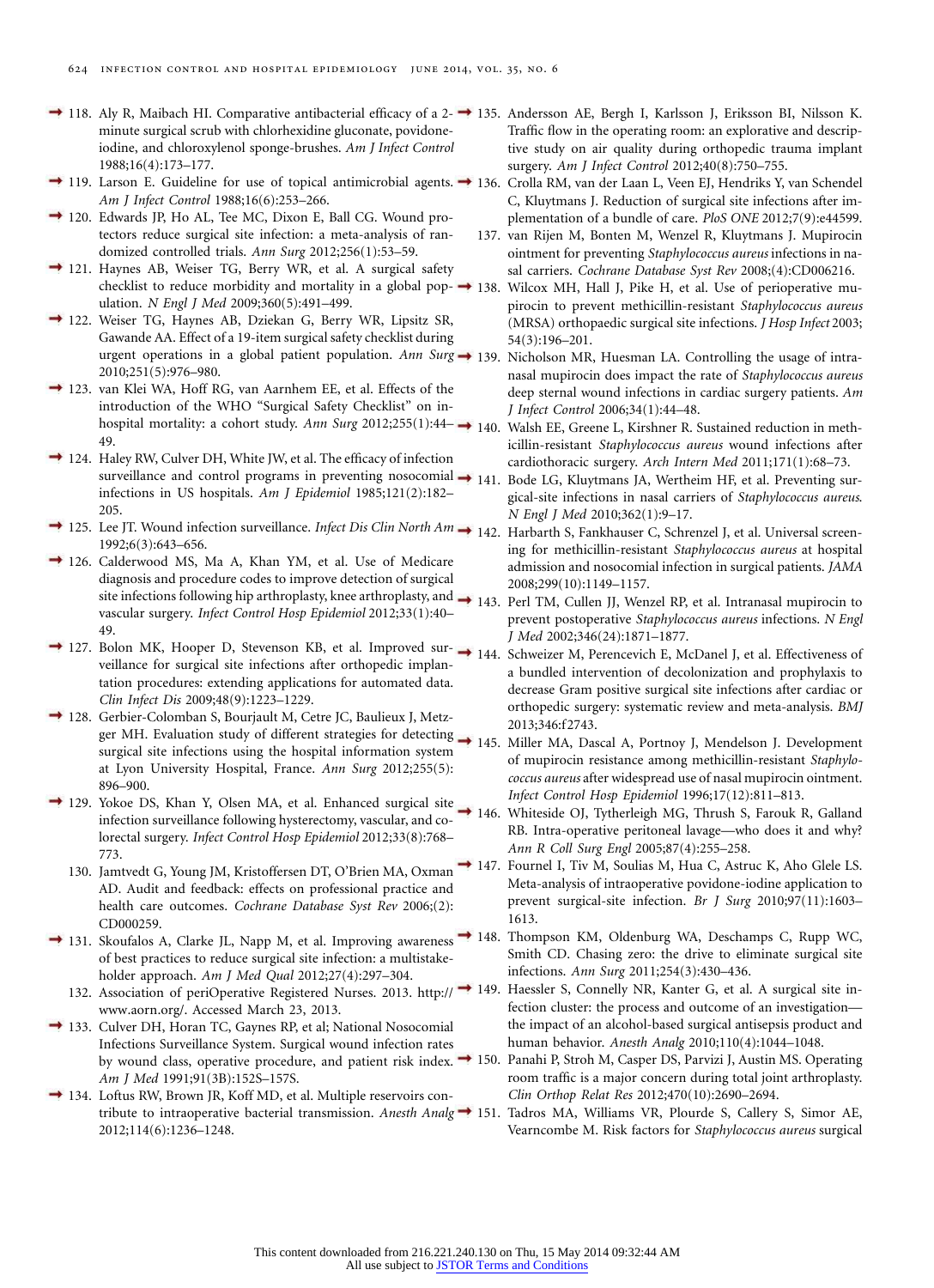site infection during an outbreak in patients undergoing cardiovascular surgery. *Am J Infect Control* 2013;41(6):509–512.

- 152. Wiener-Well Y, Galuty M, Rudensky B, Schlesinger Y, Attias 167. Deliaert AE, Van den Kerckhove E, Tuinder S, et al. The effect D, Yinnon AM. Nursing and physician attire as possible source of nosocomial infections. *Am J Infect Control* 2011;39(7):555– 559.
- 153. Wright SN, Gerry JS, Busowski MT, et al. *Gordonia bronchialis* sternal wound infection in 3 patients following open heart surgery: intraoperative transmission from a healthcare worker. *Infect Control Hosp Epidemiol* 2012;33(12):1238–1241.
- 154. Kohlenberg A, Weitzel-Kage D, van der Linden P, et al. Outbreak of carbapenem-resistant *Pseudomonas aeruginosa* infection in a surgical intensive care unit. *J Hosp Infect* 2010;74(4): 350–357.
	- 155. Siegel JD, Rhinehart E, Jackson M, Chiarello L; Healthcare Infection Control Practices Advisory Committee (HICPAC). *Management of Multidrug-Resistant Organisms in Healthcare* Settings, 2006. Atlanta: Centers for Disease Control and <sup>1</sup>171. Segal CG, Anderson JJ. Preoperative skin preparation of cardiac Prevention, 2006. [http://www.cdc.gov/hicpac/pdf/MDRO](http://www.cdc.gov/hicpac/pdf/MDRO/MDROGuideline2006.pdf) [/MDROGuideline2006.pdf.](http://www.cdc.gov/hicpac/pdf/MDRO/MDROGuideline2006.pdf) Accessed January 3, 2014.
- → 156. Dodds Ashley ES, Carroll DN, Engemann JJ, et al. Risk factors for postoperative mediastinitis due to methicillin-resistant *Staphylococcus aureus*. *Clin Infect Dis* 2004;38(11):1555–1560.
- $\rightarrow$  157. Chambers D, Worthy G, Myers L, et al. Glycopeptide vs. non- $\rightarrow$  173. glycopeptide antibiotics for prophylaxis of surgical site infections: a systematic review. *Surg Infect (Larchmt)* 2010;11(5): 455–462.
- → 158. Bolon MK, Morlote M, Weber SG, Koplan B, Carmeli Y, Wright SB. Glycopeptides are no more effective than beta-lactam 175. Edmiston CE Jr, Krepel CJ, Seabrook GR, Lewis BD, Brown agents for prevention of surgical site infection after cardiac surgery: a meta-analysis. *Clin Infect Dis* 2004;38(10):1357– 1363.
- 159. Bull AL, Worth LJ, Richards MJ. Impact of vancomycin surgical  $\rightarrow$  176. Eiselt D. Presurgical skin preparation with a novel 2% chlorantibiotic prophylaxis on the development of methicillin-sensitive *Staphylococcus aureus* surgical site infections: report from Australian Surveillance Data (VICNISS). *Ann Surg* 2012; 256(6):1089–1092.
- 160. Brennan MF, Pisters PW, Posner M, Quesada O, Shike M. A prospective randomized trial of total parenteral nutrition after major pancreatic resection for malignancy. *Ann Surg* 1994; 220(4):436–441.
- 161. Veterans Affairs Total Parenteral Nutrition Cooperative Study Group. Perioperative total parenteral nutrition in surgical patients. *N Engl J Med* 1991;325(8):525–532.
- 162. Marimuthu K, Varadhan KK, Ljungqvist O, Lobo DN. A metaanalysis of the effect of combinations of immune modulating nutrients on outcome in patients undergoing major open gastrointestinal surgery. *Ann Surg* 2012;255(6):1060–1068.
- 163. Zhang Y, Gu Y, Guo T, Li Y, Cai H. Perioperative immunonutrition for gastrointestinal cancer: a systematic review of randomized controlled trials. *Surg Oncol* 2012;21(2):e87–e95.
- for man: a study of the problems of wound infection. *Br J Exp Pathol* 1957;38(6):573–586.
- 165. Nakamura T, Kashimura N, Noji T, et al. Triclosan-coated after colorectal surgery: a randomized controlled trial. *Surgery* 2013;153(4):576–583.
- 166. Chang WK, Srinivasa S, Morton R, Hill AG. Triclosan-182. Eklund AM, Valtonen M, Werkkala KA. Prophylaxis of sternal impregnated sutures to decrease surgical site infections: sys-

tematic review and meta-analysis of randomized trials. *Ann Surg* 2012;255(5):854–859.

- of triclosan-coated sutures in wound healing: a double blind randomised prospective pilot study. *J Plast Reconstr Aesthet Surg* 2009;62(6):771–773.
- 168. Webster J, Alghamdi AA. Use of plastic adhesive drapes during surgery for preventing surgical site infection. *Cochrane Database Syst Rev* 2007;(4):CD006353.
- 169. Cordtz T, Schouenborg L, Laursen K, et al. The effect of incisional plastic drapes and redisinfection of operation site on wound infection following caesarean section. *J Hosp Infect* 1989;13(3):267–272.
- 170. Dewan PA, Van Rij AM, Robinson RG, Skeggs GB, Fergus M. The use of an iodophor-impregnated plastic incise drape in abdominal surgery—a controlled clinical trial. *Aust N Z J Surg* 1987;57(11):859–863.
- patients. *AORN J* 2002;76(5):821–828.
- 172. Swenson BR, Camp TR, Mulloy DP, Sawyer RG. Antimicrobialimpregnated surgical incise drapes in the prevention of mesh infection after ventral hernia repair. *Surg Infect (Larchmt)* 2008; 9(1):23–32.
- Kaul AF, Jewett JF. Agents and techniques for disinfection of the skin. *Surg Gynecol Obstet* 1981;152(5):677–685.
- 174. Webster J, Osborne S. Preoperative bathing or showering with skin antiseptics to prevent surgical site infection. *Cochrane Database Syst Rev* 2007;(2):CD004985.
- KR, Towne JB. Preoperative shower revisited: can high topical antiseptic levels be achieved on the skin surface before surgical admission? *J Am Coll Surg* 2008;207(2):233–239.
- hexidine gluconate cloth reduces rates of surgical site infection in orthopaedic surgical patients. *Orthop Nurs* 2009;28(3):141– 145.
- 177. Segers P, Speekenbrink RG, Ubbink DT, van Ogtrop ML, de Mol BA. Prevention of nosocomial infection in cardiac surgery by decontamination of the nasopharynx and oropharynx with chlorhexidine gluconate: a randomized controlled trial. *JAMA* 2006;296(20):2460–2466.
- 178. de Bruin AF, Gosselink MP, van der Harst E, Rutten HJ. Local application of gentamicin collagen implants in the prophylaxis of surgical site infections following gastrointestinal surgery: a review of clinical experience. *Tech Coloproctol* 2010;14(4):301– 310.
- → 179. Guzmán Valdivia Gomez G, Guerrero TS, Lluck MC, Delgado FJ. Effectiveness of collagen-gentamicin implant for treatment of "dirty" abdominal wounds. *World J Surg* 1999;23(2):123– 126.
- 164. Elek SD, Conen PE. The virulence of *Staphylococcus pyogenes* 180. Rutten HJ, Nijhuis PH. Prevention of wound infection in elective colorectal surgery by local application of a gentamicincontaining collagen sponge. *Eur J Surg Suppl* 1997;(578):31– 35.
	- sutures reduce the incidence of wound infections and the costs 181. Bennett-Guerrero E, Pappas TN, Koltun WA, et al. Gentamicin-collagen sponge for infection prophylaxis in colorectal surgery. *N Engl J Med* 2010;363(11):1038–1049.
		- wound infections with gentamicin-collagen implant: random-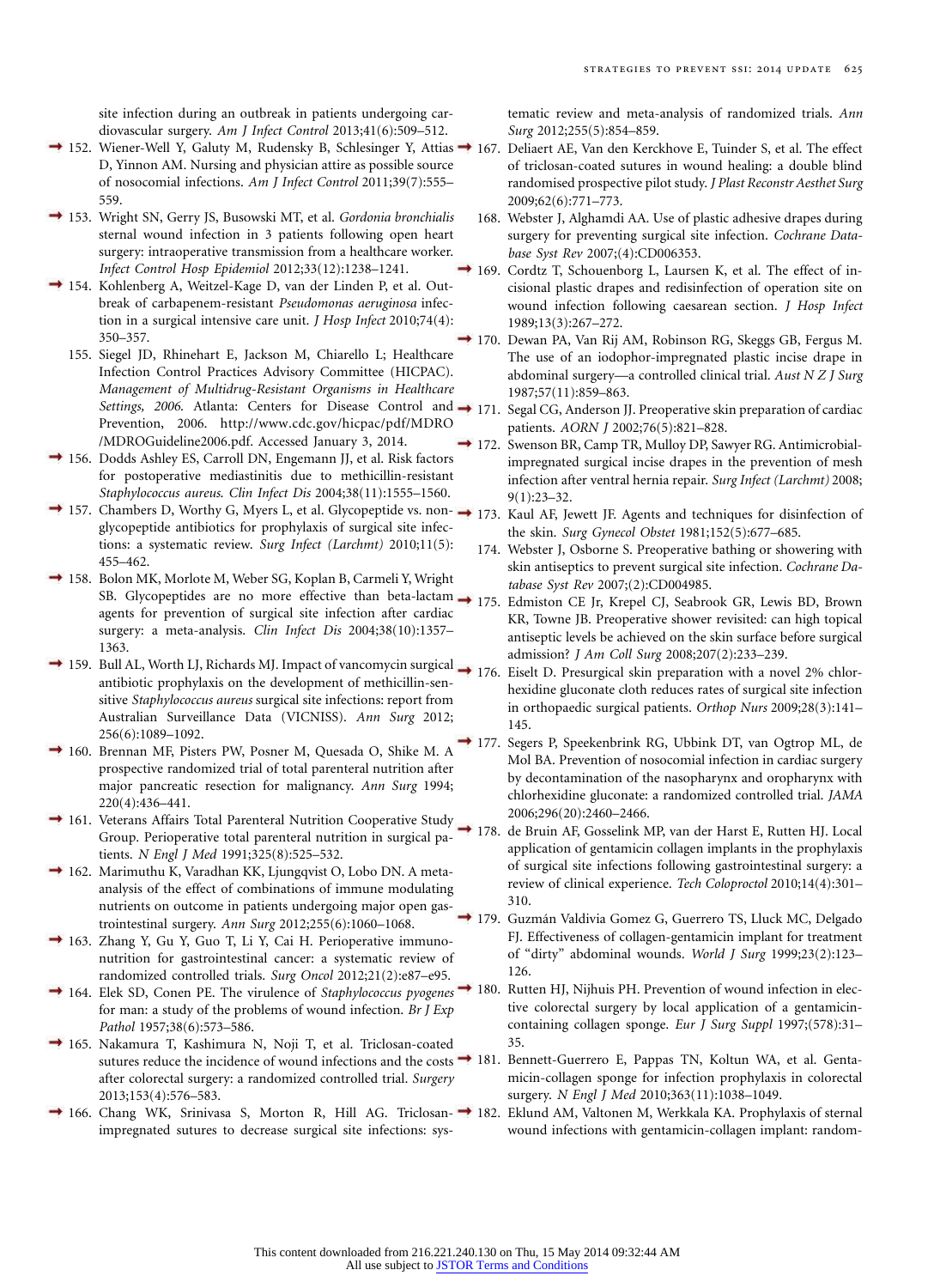ized controlled study in cardiac surgery. *J Hosp Infect* 2005; 59(2):108–112.

- 183. Friberg O, Svedjeholm R, Soderquist B, Granfeldt H, Vikerfors T, Kallman J. Local gentamicin reduces sternal wound infections after cardiac surgery: a randomized controlled trial. *Ann Thorac Surg* 2005;79(1):153–161.
- 184. Schimmer C, Ozkur M, Sinha B, et al. Gentamicin-collagen sponge reduces sternal wound complications after heart surgery: a controlled, prospectively randomized, double-blind study. *J Thorac Cardiovasc Surg* 2012;143(1):194–200.
- 185. Bennett-Guerrero E, Ferguson TB Jr, Lin M, et al. Effect of an fections following cardiac surgery: a randomized trial. *JAMA* 2010;304(7):755–762.
- 186. Mavros MN, Mitsikostas PK, Alexiou VG, Peppas G, Falagas 200. Wick EC, Hobson DB, Bennett JL, et al. Implementation of a ME. Gentamicin collagen sponges for the prevention of sternal wound infection: a meta-analysis of randomized controlled trials. *J Thorac Cardiovasc Surg* 2012;144(5):1235–1240.
- 187. Anthony T, Murray BW, Sum-Ping JT, et al. Evaluating an evidence-based bundle for preventing surgical site infection: a randomized trial. *Arch Surg* 2011;146(3):263–269.
- 188. Young-Xu Y, Neily J, Mills PD, et al. Association between implementation of a medical team training program and surgical morbidity. *Arch Surg* 2011;146(12):1368–1373.
	- 189. Malpiedi PJ, Peterson KD, Soe MM, et al. *2011 National and State Healthcare-Associated Infection Standardized Infection Ratio Report*. Atlanta: National Center for Emerging and Zoonotic Infectious Diseases, 2013. [http://www.cdc.gov/hai/pdfs/SIR](http://www.cdc.gov/hai/pdfs/SIR/SIR-Report_02_07_2013.pdf) [/SIR-Report\\_02\\_07\\_2013.pdf.](http://www.cdc.gov/hai/pdfs/SIR/SIR-Report_02_07_2013.pdf) Accessed May 13, 2013.
- 190. Mu Y, Edwards JR, Horan TC, Berrı´os-Torres SI, Fridkin SK. Improving risk-adjusted measures of surgical site infection for the national healthcare safety network. *Infect Control Hosp Epidemiol* 2011;32(10):970–986.
- 191. Gaynes RP, Solomon S. Improving hospital-acquired infection rates: the CDC experience. *Jt Comm J Qual Improv* 1996;22(7): 457–467.
- 192. Moehring RW, Anderson DJ. "But my patients are different!": 205. Cima R, Dankbar E, Lovely J, et al. Colorectal surgery surgical risk adjustment in 2012 and beyond. *Infect Control Hosp Epidemiol* 2011;32(10):987–989.
- → 193. Berríos-Torres SI, Mu Y, Edwards JR, Horan TC, Fridkin SK. bypass graft surgical site infections. *Infect Control Hosp Epidemiol* 2012;33(5):463–469.
- 194. Wong ES, Rupp ME, Mermel L, et al. Public disclosure of 207. Jain M, Miller L, Belt D, King D, Berwick DM. Decline in ICU healthcare-associated infections: the role of the Society for Healthcare Epidemiology of America. *Infect Control Hosp Epidemiol* 2005;26(2):210–212.
- 195. McKibben L, Horan T, Tokars JI, et al. Guidance on public 208. Alexander JW, Solomkin JS, Edwards MJ. Updated recomreporting of healthcare-associated infections: recommendations of the Healthcare Infection Control Practices Advisory Committee. *Am J Infect Control* 2005;33(4):217–226.
- $\rightarrow$  196. Medicare program; hospital inpatient prospective payment systems for acute care hospitals and the long-term care hospital resident caps for graduate medical education payment. Final rules. *Fed Regist* 2011;76(160):51476–51846.
	- 197. Medicare program; hospital outpatient prospective payment 211. Lipke VL, Hyott AS. Reducing surgical site infections by bunsystem and CY 2007 payment rates; CY 2007 update to the ambulatory surgical center covered procedures list; Medicare

for FY 2008 inpatient prospective payment system annual payment update program—HCAHPS survey, SCIP, and mortality. Final rule with comment period and final rule. *Fed Regist* 2006; 71(226):67959–68401.

- 198. National Center for Emerging and Zoonotic Infectious Diseases (NCEZID). *Operational Guidance for Reporting Surgical Site Infection (SSI) Data to CDC's NHSN for the Purpose of Fulfilling CMS's Hospital Inpatient Quality Reporting (IQR) Program Requirements*. Atlanta: NCEZID, 2012. [http://www.cdc.gov/nhsn](http://www.cdc.gov/nhsn/PDFs/FINAL-ACH-SSI-Guidance.pdf) [/PDFs/FINAL-ACH-SSI-Guidance.pdf.](http://www.cdc.gov/nhsn/PDFs/FINAL-ACH-SSI-Guidance.pdf) Accessed March 29, 2013.
- implantable gentamicin-collagen sponge on sternal wound in-199. Pronovost PJ, Berenholtz SM, Needham DM. Translating evidence into practice: a model for large scale knowledge translation. *BMJ* 2008;337:a1714.
	- surgical comprehensive unit-based safety program to reduce surgical site infections. *J Am Coll Surg* 2012;215(2):193–200.
	- → 201. Ritter MA, French ML, Eitzen HE, Gioe TJ. The antimicrobial effectiveness of operative-site preparative agents: a microbiological and clinical study. *J Bone Joint Surg Am* 1980;62(5):826– 828.
		- 202. The Joint Commission. *Joint Commission Center for Transforming Healthcare: Reducing Colorectal Surgical Site Infections*. Oakbrook Terrace, IL: The Joint Commission, 2013. [http://www](http://www.centerfortransforminghealthcare.org/assets/4/6/SSI_storyboard.pdf) [.centerfortransforminghealthcare.org/assets/4/6/SSI](http://www.centerfortransforminghealthcare.org/assets/4/6/SSI_storyboard.pdf) [\\_storyboard.pdf.](http://www.centerfortransforminghealthcare.org/assets/4/6/SSI_storyboard.pdf) Accessed August 19, 2013.
		- 203. The Joint Commission. *The Joint Commission's Implementation Guide for NPSG.07.05.01 on Surgical Site Infections: The SSI Change Project*. Oakbrook Terrace, IL: The Joint Commission, 2013. [http://www.jointcommission.org/implementation\\_guide](http://www.jointcommission.org/implementation_guide_for_npsg070501_ssi_change_project/) [\\_for\\_npsg070501\\_ssi\\_change\\_project/.](http://www.jointcommission.org/implementation_guide_for_npsg070501_ssi_change_project/) Accessed August 19, 2013.
	- → 204. Ballard MR, Miller NH, Nyquist AC, Elise B, Baulesh DM, Erickson MA. A multidisciplinary approach improves infection rates in pediatric spine surgery. *J Pediatr Orthop* 2012;32(3): 266–270.
		- site infection reduction program: a national surgical quality improvement program–driven multidisciplinary single-institution experience. *J Am Coll Surg* 2013;216(1):23–33.
- Improved risk adjustment in public reporting: coronary artery 206. Hranjec T, Swenson BR, Sawyer RG. Surgical site infection prevention: how we do it. *Surg Infect (Larchmt)* 2010;11(3): 289–294.
	- adverse events, nosocomial infections and cost through a quality improvement initiative focusing on teamwork and culture change. *Qual Saf Health Care* 2006;15(4):235–239.
	- mendations for control of surgical site infections. *Ann Surg* 2011;253(6):1082–1093.
	- → 209. Hendren S, Englesbe MJ, Brooks L, Kubus J, Yin H, Campbell DA Jr. Prophylactic antibiotic practices for colectomy in Michigan. *Am J Surg* 2011;201(3):290–293.
- prospective payment system and FY 2012 rates; hospitals' FTE 210. Riley MM, Suda D, Tabsh K, Flood A, Pegues DA. Reduction of surgical site infections in low transverse cesarean section at a university hospital. *Am J Infect Control* 2012;40(9):820–825.
	- dling multiple risk reduction strategies and active surveillance. *AORN J* 2010;92(3):288–296.
- administrative contractors; and reporting hospital quality data 212. Schwann NM, Bretz KA, Eid S, et al. Point-of-care electronic